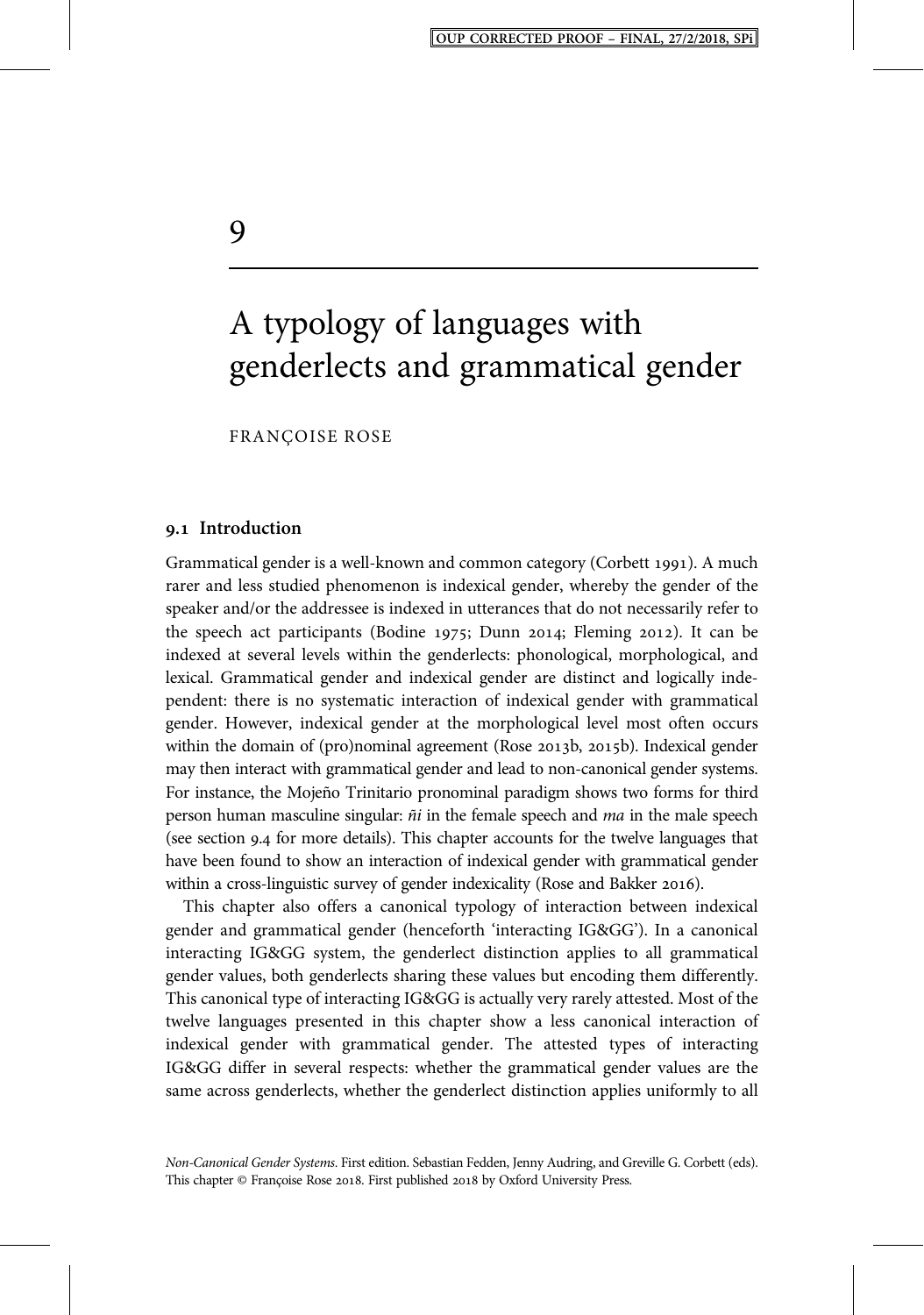or only some grammatical gender values, and whether the gender values show some syncretism in the form of the markers across genderlects.

Section 9.2 introduces the terms 'grammatical gender' and 'indexical gender' and offers a canonical typology of the interacting IG&GG systems. Sections 9.3 to 9.8 present each type with a detailed description of the systems of particular languages. Section 9.9 discusses the results.

## **. Interactions between grammatical gender and indexical gender (aka genderlects)**

This section aims at distinguishing grammatical gender and indexical gender  $(9.2.1)$ , highlighting their general lack of interaction  $(9.2.2)$ , analysing the few cases in which they interact as instances of non-canonical gender  $(9.2.3)$ , presenting them as a case of non-canonical gender systems  $(9.2.4)$ , and then organizing these cases in a canonical typology  $(9.2.5)$ .

#### 9.2.1 Distinguishing grammatical gender and indexical gender

Grammatical gender is the categorization of the referents of nominals, encoded outside the nominals themselves, i.e. in an agreement system. The French examples in (1) show how the determiner ( $la/|e|$ ) and the adjective (*grand/grande*) agree in gender with the nouns. It is a common category cross-linguistically: 112 out of a sample of 245 languages show gender (Corbett 2013a). It is also a well-known category with a solid typology (Corbett 1991).

() French la (grande) fille le (grand) magicien la (grande) table le (grand) bureau 'the tall girl' 'the great magician' 'the large table' 'the large desk'

The central point of the canonical typology of gender is that 'in a canonical gender system, each noun has a single gender value' (Corbett and Fedden 2016; see also Corbett and Fedden this volume). Gender in this chapter is understood as covering not only typical European values like masculine, feminine, and neuter, but also absolute or relative features such as humanness, ethnicity, age, intimacy, and combinations of these features. It also covers systems that are elsewhere labelled as noun classes, with functional values such as 'insect, edible...', following Corbett (1991). The canonical approach to gender covers the cross-linguistically common situations in which gender distinctions cross-cut with number distinctions, as well as the systems in which gender applies only to pronominal targets, although they are far from the canonical ideal.

In contrast, indexical gender is the pragmatic indexing, within an utterance, of the gender of the speech act participants (the speaker and/or the addressee), regardless of whether or not they are participating in the situation referred to by the utterance.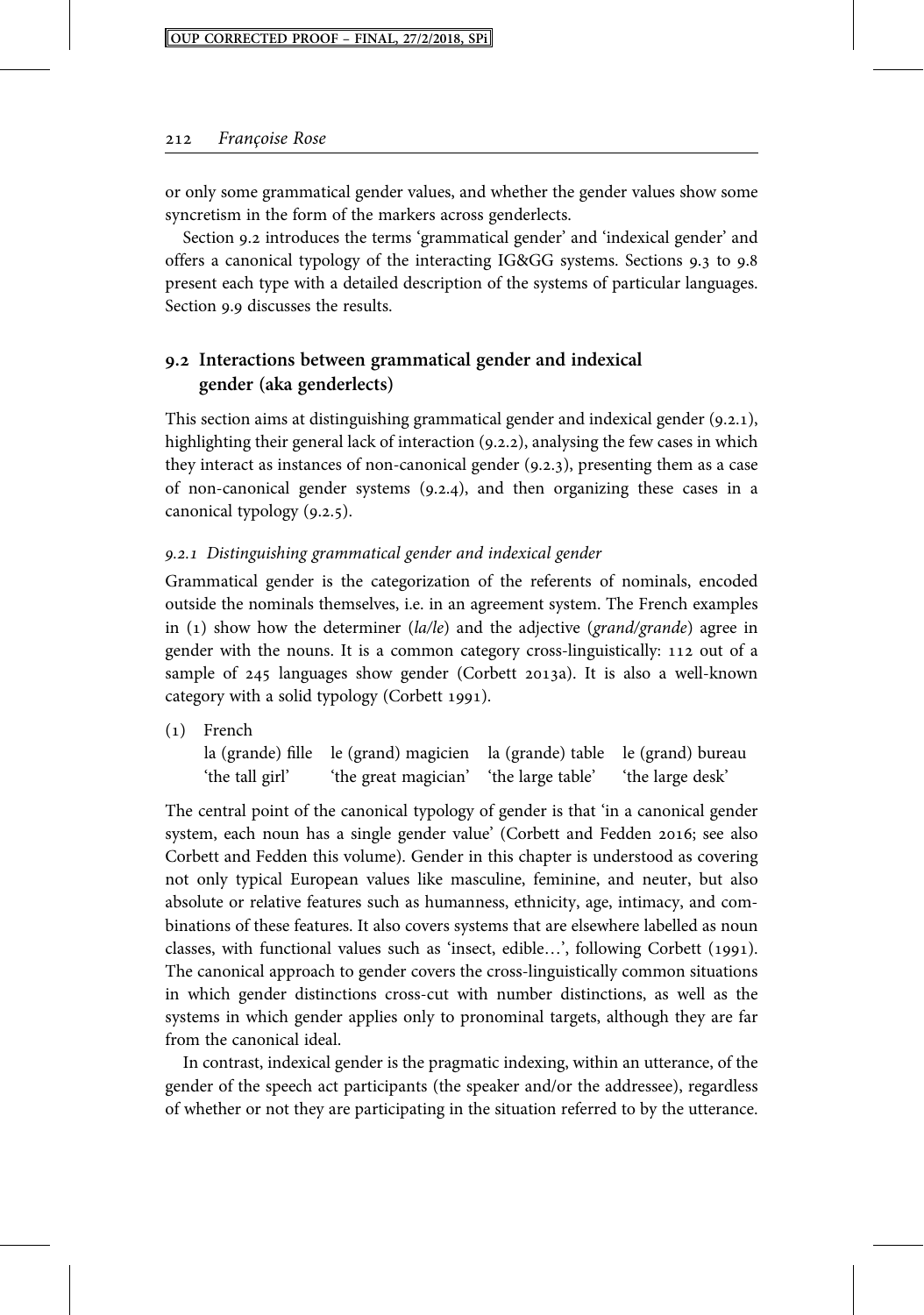For instance, in Cham, the same phoneme has two realizations in initial consonant clusters:  $[r]$  for males and  $[y]$  for females (2). Indexical gender does not participate in the denotational meaning of the utterance: it informs on the speech act situation rather than on the situation talked about. As Silverstein  $(1985: 223)$  puts it, 'particular language usages are said to belong to the realms of men's vs. women's speech, appropriate variations in saying otherwise "the same thing" indexing gender identities in the speech situation'. Indexical gender also differs from grammatical gender in that it does not involve agreement. This chapter deals with categorical rather than statistical indexical gender, i.e. with systems in which the genderlect distinction is obligatory and part of the grammar rather than a phenomenon of the usage in discourse. In the examples, the gender of the speaker is represented in the glosses and translations with  $\delta$  and  $\delta$ , not to be confused with M and F for grammatical gender.

 $(2)$  Cham (Blood 1962)

h**r**ay h**y**ay p**r**ah p**y**aw 'day ♂' 'day ♀' 'new ♂' 'new ♀'

Indexical gender is cross-linguistically rare. I have been conducting a survey on genderlects with an initial focus on South America (Rose 2015b). Its scope is now worldwide, in collaboration with Peter Bakker (Bakker 2013; Rose and Bakker 2016). Data has been collected first-hand and also from grammars, areal studies, studies on language families, questionnaires sent through mailing lists, $<sup>1</sup>$  and consulting experts.</sup> Our main result is a list of about a hundred languages with categorical genderlects, i.e. less than 2% of the languages of the world. This is definitively a rare phenomenon, though less rare than previously posited (Bodine  $1975$ ). It is scattered and not confined to a language family or area.

The typology of categorical genderlects is emerging (Dunn 2014; Fleming 2012; Haas 1944; Rose 2015b). There is an effective typology of genderlects (Table 9.1), according to the speech act participant whose gender is indexed (Haas  $1944$ ). Type 1, indexicality of the gender of the speaker, accounts for most of the cases described in the literature. It is frequently labelled 'male/female speech'. Most of the languages that are dealt with in this chapter are of this type, with only one language indexing the gender of the addressee. Whatever the type, the genderlect distinction is binary

| TABLE 9.1 Typology of genderlects |                                                                                                                                          |                        |  |  |  |
|-----------------------------------|------------------------------------------------------------------------------------------------------------------------------------------|------------------------|--|--|--|
|                                   | Type 1 Gender of the speaker<br>Type 2 Gender of the addressee<br>Type 3 Relational gender: gender of both the speaker and the addressee | (2)<br>(3)<br>$\Delta$ |  |  |  |

 $1$  A questionnaire on genderlects is available in English, French, Spanish, and Portuguese at <http:// www.ddl.ish-lyon.cnrs.fr/ROSE>. The English version is also published as an appendix to Rose (2015b).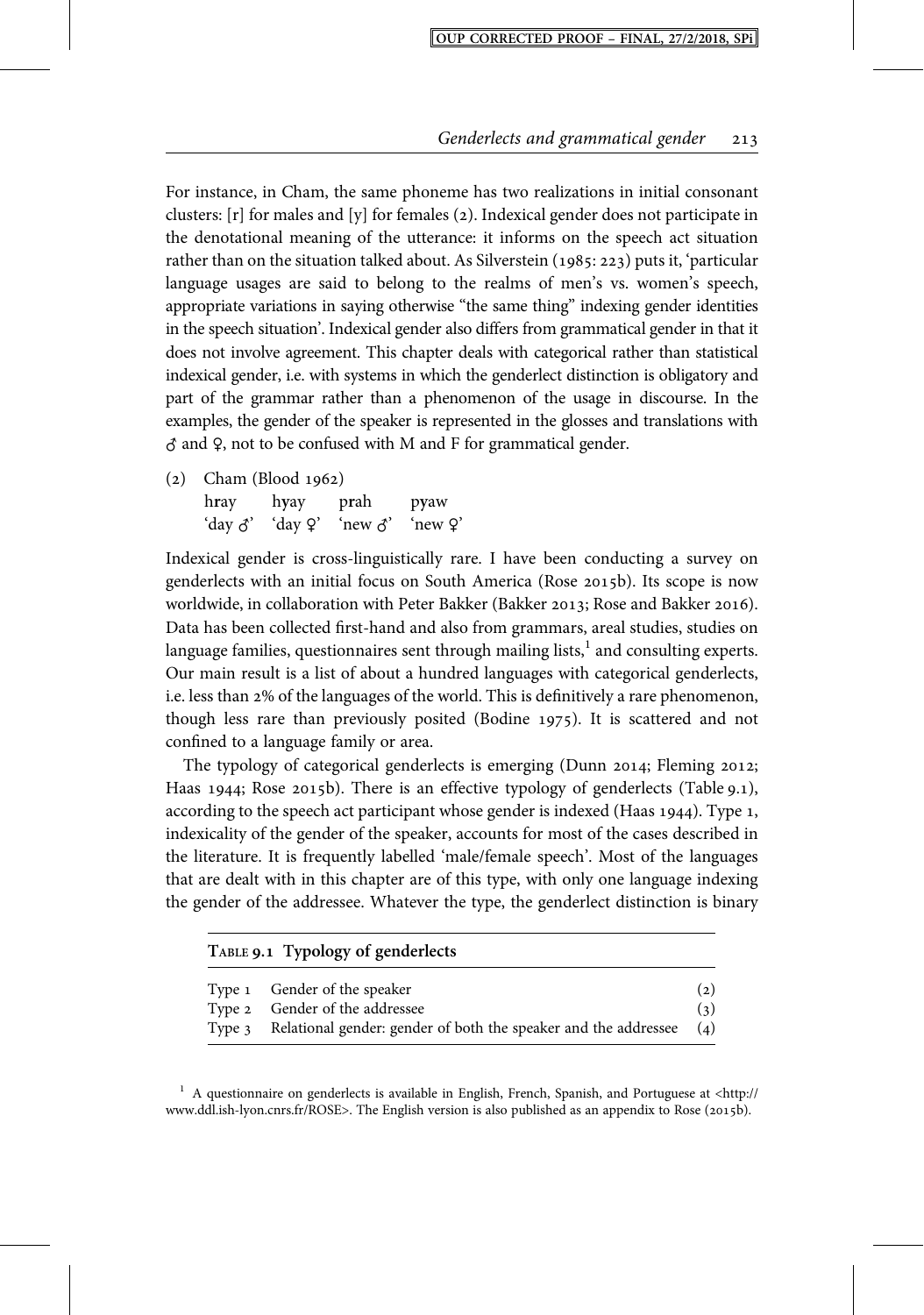| Grammatical gender Indexical gender                |                                                             |  |
|----------------------------------------------------|-------------------------------------------------------------|--|
| Gender of the referent<br>Agreement<br>$M, F, (N)$ | Gender of speaker and/or addressee<br>No agreement<br>ਨ / ♀ |  |
| Common                                             | Rare                                                        |  |

|  | TABLE 9.2 Grammatical gender vs indexical gender |  |  |  |
|--|--------------------------------------------------|--|--|--|
|--|--------------------------------------------------|--|--|--|

in the twelve languages. It is based on the two social genders 'male/female' that are loosely connected to biological sex.

- $(3)$  Mandan (Mithun 1999)  $-o$ ?re  $-o$ ?s 'indicative  $(ADD \space \diamondsuit)^2$  'indicative  $(ADD \space \diamondsuit)^2$
- (4) Yana (Sapir 1963)<br>sika·ka sika·k<sup>h</sup>A sika·ka sika·k<sup>h</sup>A yuna yuh  $\text{``qual } \mathcal{J} \to \mathcal{J} \text{''} \text{``qual } \mathcal{J} \to \mathcal{Q}, \mathcal{Q} \to \mathcal{Q} \text{''} \text{''} \text{acorn } \mathcal{J} \to \mathcal{J} \text{''} \text{''} \text{acorn } \mathcal{J} \to \mathcal{Q}, \mathcal{Q} \to \mathcal{Q} \text{''} \text{''} \text{''} \text{acorn } \mathcal{J} \to \mathcal{Q}, \mathcal{Q} \to \mathcal{Q} \text{''} \text{''} \text{''} \text{''} \text{''} \text{''} \text{''} \text{$

Another parameter for genderlects is the domain of the grammar in which the gender of the speech act participants is indexed (Fleming 2012; Rose 2015b; Rose and Bakker 2016). Four major domains have been distinguished: phonetics/phonology (2), morphology  $(3)$ , lexicon  $(4)$ , and discourse markers including interjections and discourse particles  $(5)$ . Table 9.2 summarizes the distinction between grammatical gender and indexical gender.

 $(5)$  Bolivian Guaraní (Giannecchini 1996: 306, 10; Ortiz and Caurey 2012: 20, 33) éé tà akaa achaa 'yes ♀' 'yes ♂' 'ouch ♀' 'ouch ♂'

#### 9.2.2 The non-interaction of indexical gender with grammatical gender

Grammatical gender and indexical gender are logically two independent phenomena, and are not particularly expected to interact. This is most obvious when gender is indexed in the phonology, in the lexicon, or in discourse markers, since grammatical gender pertains to another domain, that of morphology. Four types of noninteraction have been observed.

First of all, there is a great number of languages with grammatical gender and no genderlects, such as French, illustrated in ().

<sup>&</sup>lt;sup>2</sup> The gender of the addressee is represented in the glosses and translations with ADD $\sigma$  and ADDQ, and relational gender is indicated by two gender symbols separated by an arrow representing the direction of speech from speaker to addressee.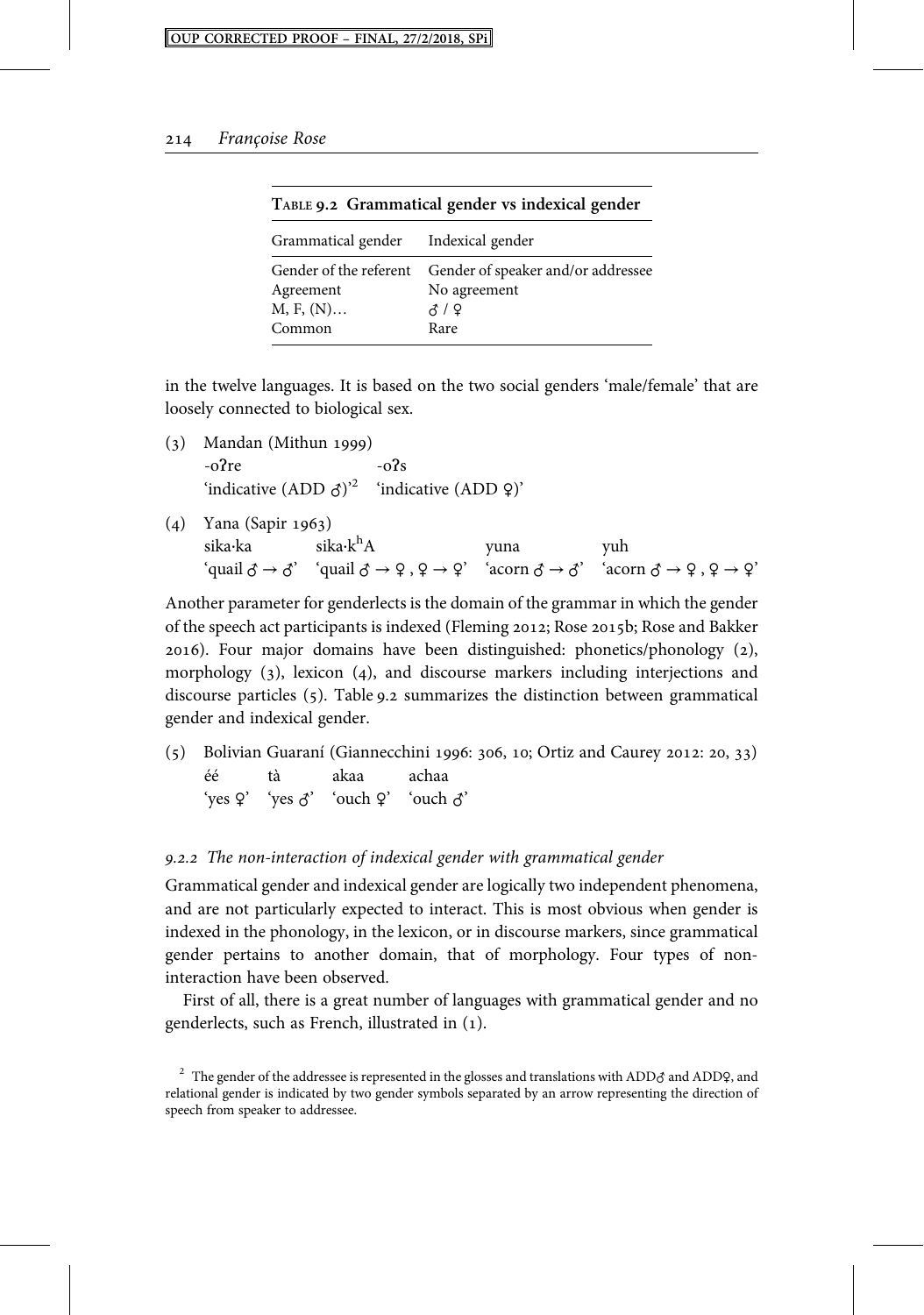|              | 1SG  | 1EX  | 1I <sub>N</sub> | 2SG | 2PL | 3SG | 3PL  |
|--------------|------|------|-----------------|-----|-----|-----|------|
| genderlect Q | etse | penu | . .             |     |     | aν  | inu  |
| genderlect & | ta   | tana | ini             | ene | epe | uri | rana |

**TABLE . The pronominal paradigm of Kokama (Vallejos : )**

Second, there is a rather small number of languages with indexical gender (around a hundred across the world), and we can estimate that about half of them do not have grammatical gender. This is the case with modern Kokama, a Tupí-Guaraní language. Modern Kokama shows a genderlect distinction in its pronominal paradigm, as well as in some deictics, connectors, interjections, and in a number marker and a hortative marker (Vallejos 2015). Nevertheless, it does not encode grammatical gender. In the pronominal paradigm of Kokama (Table  $9.3$ ), the different forms for some first and third persons vary depending on the gender of the speaker, not the gender of the referent.

Third, some languages have both grammatical gender and indexical gender, but these two systems coexist without overlapping. For example, Beja (a Cushitic language) has grammatical gender on determiners, demonstratives, non-dative independent pronouns, and subject affixes. It also shows suffixes indexing the gender of the addressee, which are added after object, possessive or dative pronominal enclitics. These last markers do not encode grammatical gender (Antonov 2015; Vanhove ). The two systems of grammatical and indexical gender do not therefore overlap in the locus of marking. In  $(6)$ , grammatical gender shows in the nominal determiner and the verbal subject prefix  $i$ -, and indexical gender in the suffix  $-i$  added after the object enclitic.

(6) Beja (cited in Antonov 2015; Vanhove 2012) ʤanta:j=i:b a-kati=je:t to:=na jinn=LOC.SG 1sg-be.PFV=REL.F DEF.SG.F.ACC=thing ki=i-kan=he:b-i  $NEG.IPFV=3SG.M-know.PFV=1SG.ACC-ADD:F$ 'He doesn't know me as a jinn' (said the jinn to his sister)

Fourth, there is a situation where grammatical gender and indexical gender are indistinguishable. This is the case when gender affects either first or second person pronominal markers separately, but not third person. There is no way to decide whether the best analysis is in terms of grammatical gender or indexical gender (Rose  $2013b$ ).<sup>3</sup> The

 $3$  In a system with a gender distinction affecting also third person, the gender of first or second person pronominal markers would be analysed as part of a more general system of indexical or grammatical gender, depending on the type of gender affecting third person.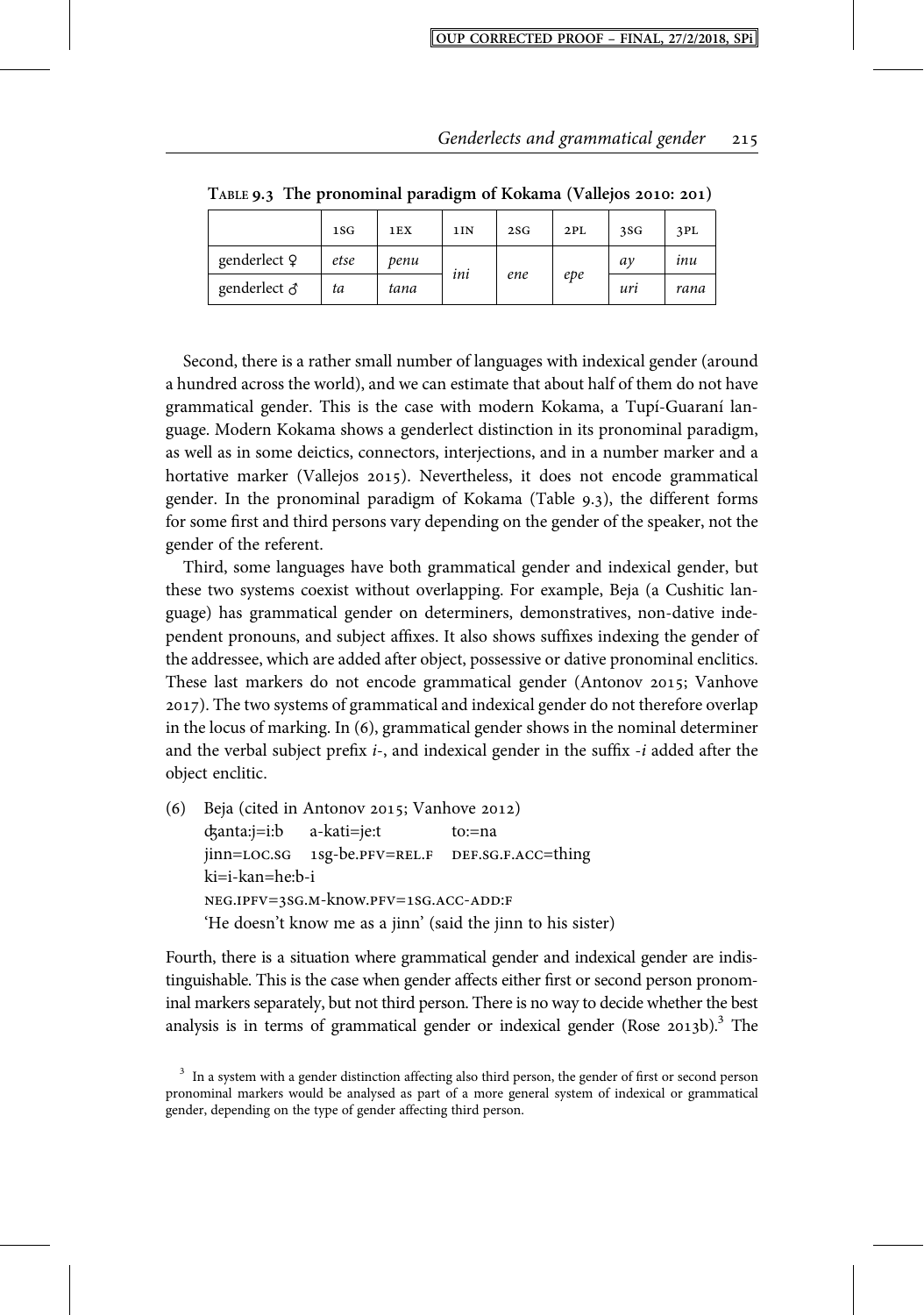|                  | 1SG   | 2SG   | 3SG  |
|------------------|-------|-------|------|
| M / ADD $\delta$ |       | kúung | inós |
| F / ADD          | aníng | kíing |      |

**TABLE . Iraqw long forms of singular personal pronouns (Mous ; cited in Siewierska )**

**TABLE . Types of non-interaction of indexical gender with grammatical gender**

| Grammatical gender                                      | Indexical gender  | Example       |
|---------------------------------------------------------|-------------------|---------------|
| yes                                                     | no                | French        |
| no                                                      | ves               | Modern Kokama |
| yes (in domain x)                                       | yes (in domain y) | Beja          |
| yes (undistinguishable—referential gender indexicality) | Iraqw             |               |

referent of the pronoun and the speech act participant are then one and the same person. This is called 'referential gender indexicality' (Fleming 2012) and is illustrated in Table 9.4 with the pronominal paradigm of Iraqw (Cushitic).

This section has given an overview of the types of non-interaction of indexical gender with grammatical gender, a situation that is almost universal. These types of non-interaction are summarized in Table 9.5. The next sections focus on the very rare situations with interacting IG&GG.

#### 9.2.3 The interaction of indexical gender with grammatical gender: the survey

Though indexical gender is not logically linked to grammatical gender, they actually often interact when gender is indexed in the morphology. This is due to the fact that pronouns and gender/noun class markers are the primary morphological locus for indexical gender (Fleming 2012; Rose 2015b), and that pronouns are also a frequent target for grammatical gender agreement. This is shown in Table 9.6 where each subsequent row represents a subset of the languages in the row above. Given the small total number of languages with categorical indexical gender, the number of languages found with interacting IG&GG is low, with only twelve languages. The interaction of indexical gender with grammatical gender is a rare phenomenon.

Information on the twelve languages with interacting IG&GG is given in Table 9.7. The IG&GG types will be defined in section 9.2.5 (see Table 9.9) and detailed in sections 9.3 to 9.8. The twelve languages under study are genetically diverse, representing five families and three isolates. Two language groups are better represented,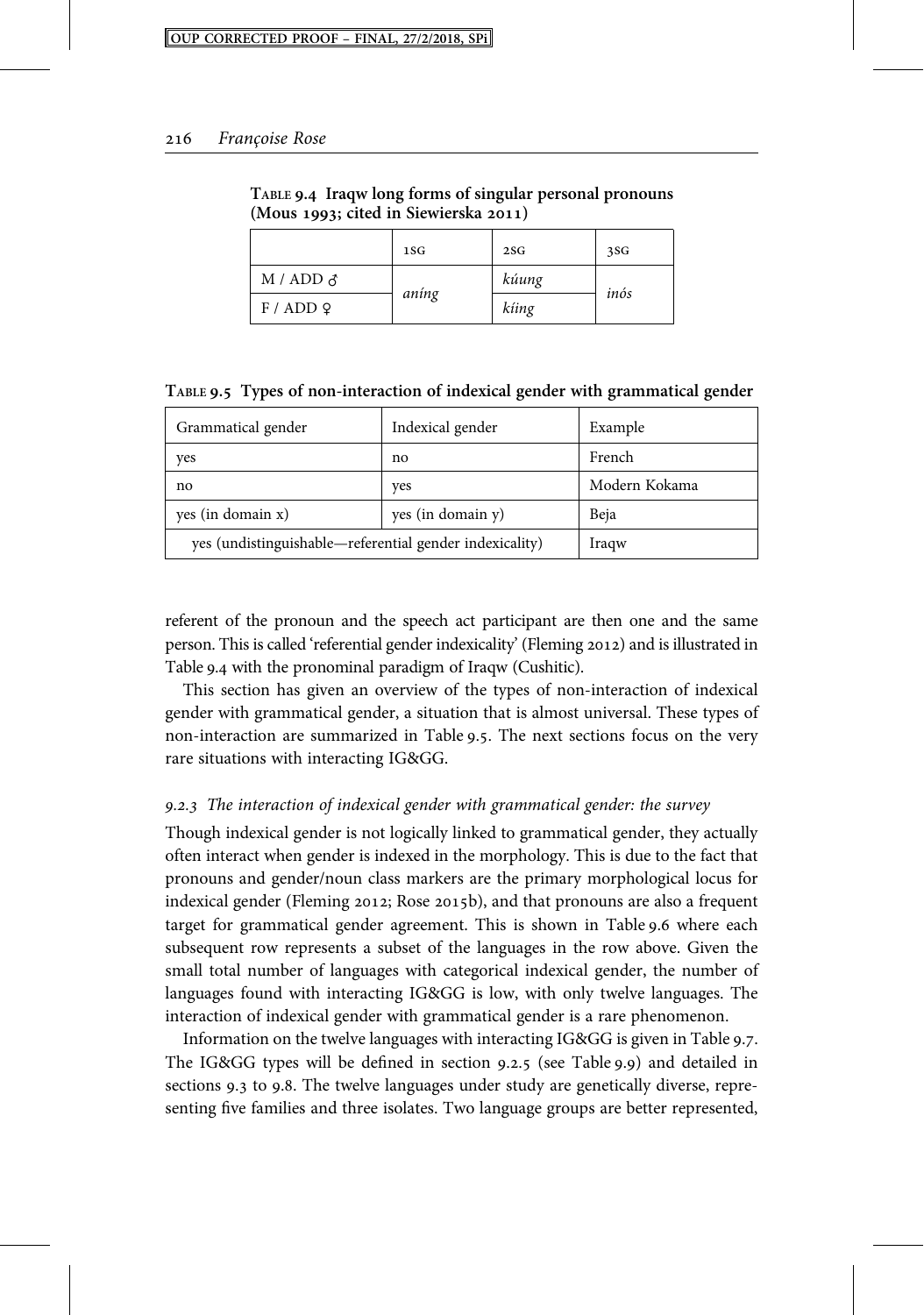| Languages with indexical gender                                      | 102 |
|----------------------------------------------------------------------|-----|
| Languages with indexical gender in the morphology                    | 46  |
| Languages with indexical gender in the (pro)nominal agreement system | 39  |
| Languages with indexical gender interacting with grammatical gender  | 12  |

**TABLE . Results of the genderlects survey**

## **TABLE . Languages with grammatical gender and indexical gender interacting**

| Language                   | Family             | Country                                                | Indexing<br>the gender<br>of | IG&GG<br>interaction      | Main source for<br>this chapter                         |
|----------------------------|--------------------|--------------------------------------------------------|------------------------------|---------------------------|---------------------------------------------------------|
| Cheke Holo                 | Oceanic            | Solomon<br>Islands                                     | speaker                      | Type F'                   | White,<br>Kokhonigita, and<br>Pulomana 1988             |
| Chiquitano                 | isolate            | Bolivia                                                | speaker                      | Type F'                   | Sans 2013                                               |
| Diuxi Mixtec               | $Oto-$<br>Manguean | Mexico                                                 | speaker                      | Type H                    | Kuiper and Pickett<br>1974                              |
| Garifuna                   | Arawak             | Belize,<br>Honduras,<br>United<br>States of<br>America | speaker                      | Type F"                   | de Pury 2003;<br>Munro 2013;<br>Haurholm-Larsen<br>2016 |
| Guelavía<br>Zapotec        | $Oto-$<br>Manguean | Mexico                                                 | speaker                      | Type H                    | Jones and Church<br>1985                                |
| Kayabí                     | Tupí               | <b>Brazil</b>                                          | speaker                      | Type A                    | Dobson 1997                                             |
| 1930s Kokama               | Tupí               | Peru                                                   | speaker                      | Type F'                   | Espinosa 1935                                           |
| Mojeño                     | Arawak             | Bolivia                                                | speaker                      | Type C                    | Rose 2013a                                              |
| Pumé                       | isolate            | Venezuela                                              | addressee                    | Type A                    | García 2000                                             |
| Texmelupa<br>Zapotec       | $Oto-$<br>Manguean | Mexico                                                 | speaker                      | Type H                    | Marlett 1993                                            |
| Yanyuwa                    | Pama-<br>Nyungan   | Australia                                              | speaker                      | Type $G \sim H$           | Kirton 1988                                             |
| 1920s Yuchi<br>1990s Yuchi | isolate            | United<br>States of<br>America                         | speaker                      | Type C<br>Type $D \sim H$ | Linn 2001<br>Wagner 1933-8;<br>Wolff 1948               |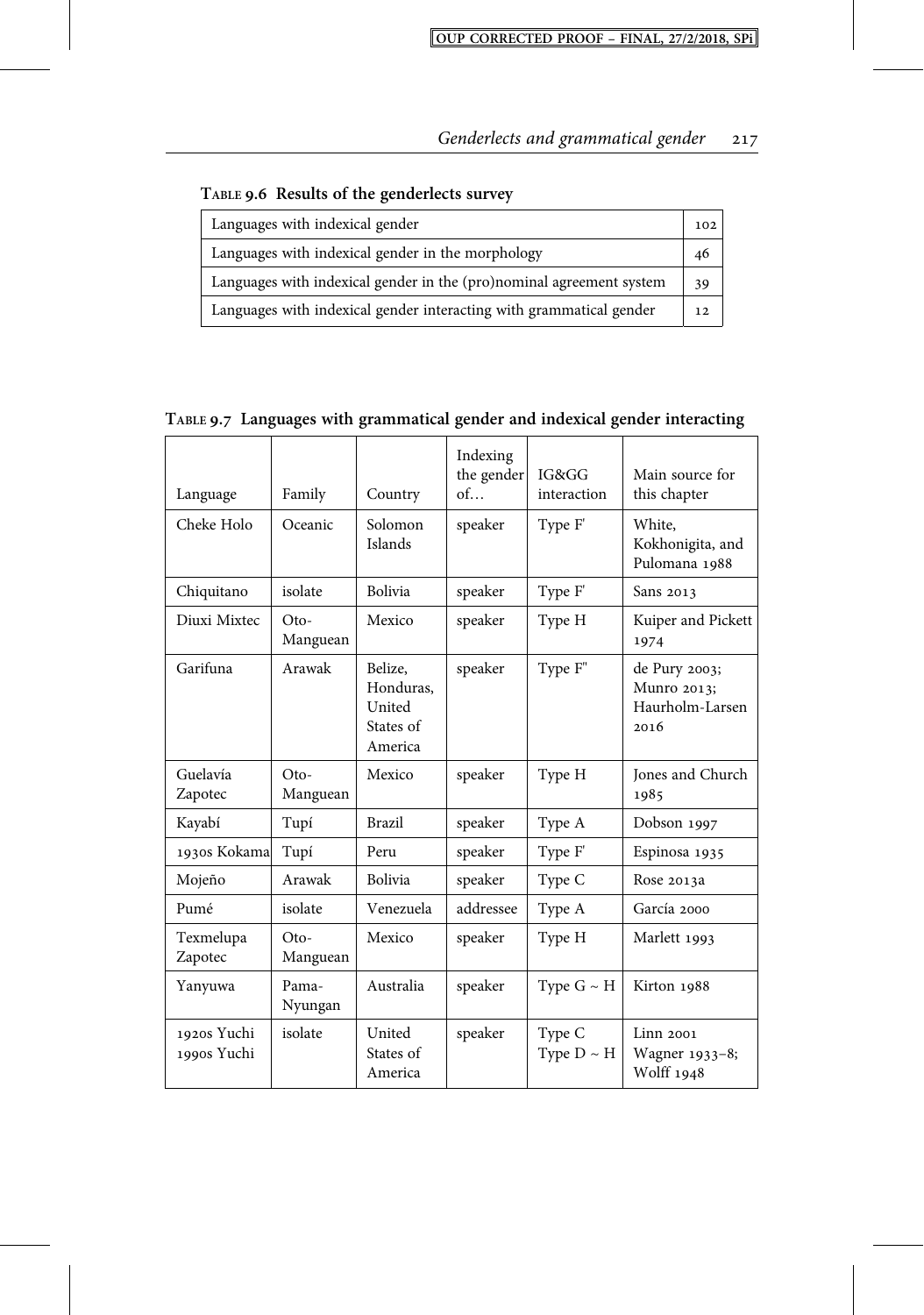with three Oto-Manguean languages and two Tupí-Guaraní languages. Most of these twelve languages are spoken in the Americas and all but one show indexicality of the gender of the speaker (Type  $_1$  in Haas's 1944 typology).<sup>4</sup> These asymmetries in the areal distribution and the type of the genderlects accounted for in this chapter are also found in the genderlect surveys (Rose 2015b; Rose and Bakker 2016).

Note that several types of interacting IG&GG can be instantiated within an individual language. This is the case between two historical stages of Yuchi  $(1920s)$ and 1990s Yuchi), that will be treated as two separate case studies. This is also the case within a single system, as with the realization of Yanyuwa gender on different targets and two different analyses of the 1920s Yuchi gender system.

## 9.2.4 The interaction of indexical gender with grammatical gender: non-canonical gender systems

This chapter lies within the framework of Canonical Typology (Brown and Chumakina  $2013$ ).

Adopting a canonical approach means that we take definitions to their logical end point, and this enables us to build theoretical spaces of possibilities. Only then do we investigate how fully this space of possibilities is populated with real instances. (Corbett and Fedden 2016: 497)

The core principle of the canonical typology of gender is that 'in a canonical gender system, each noun has a single gender value' (Corbett and Fedden 2016:  $503$ ). The interaction of indexical gender with grammatical gender is not discussed as such in the existing canonical typology of gender (Corbett and Fedden 2016). The canonicity of the gender systems presented in this chapter is dependent on whether they are observed at the genderlect level or at the language level.

At the genderlect level, each of the twenty-four genderlects presented in this chapter shows a rather canonical gender system, respecting the principle that each noun has a single gender value. They are also canonical in that assignment is strictly semantic, with no impact of phonology or morphology. Nevertheless, some of the systems presented here diverge from the canon because gender is encoded in the pronominal paradigms only, rather than on various targets.

At the language level, i.e. taking into account both genderlects, the thirteen gender systems presented in this chapter are all non-canonical. The gender of the speech act participants is not encoded in morphemes which primarily function to index the gender of the speech act participants: the gender-indexing function (on the pragmatic level) is in fact added to the basic function of the morphemes (on the

<sup>&</sup>lt;sup>4</sup> None of the languages where grammatical gender interacts with indexical gender has genderlects encoding combinations of the gender of the speaker and the gender of the addressee. Therefore, all the systems presented in this chapter involve only two genderlects: male and female (the gender being that of the speaker, except in Pumé where it is that of the addressee).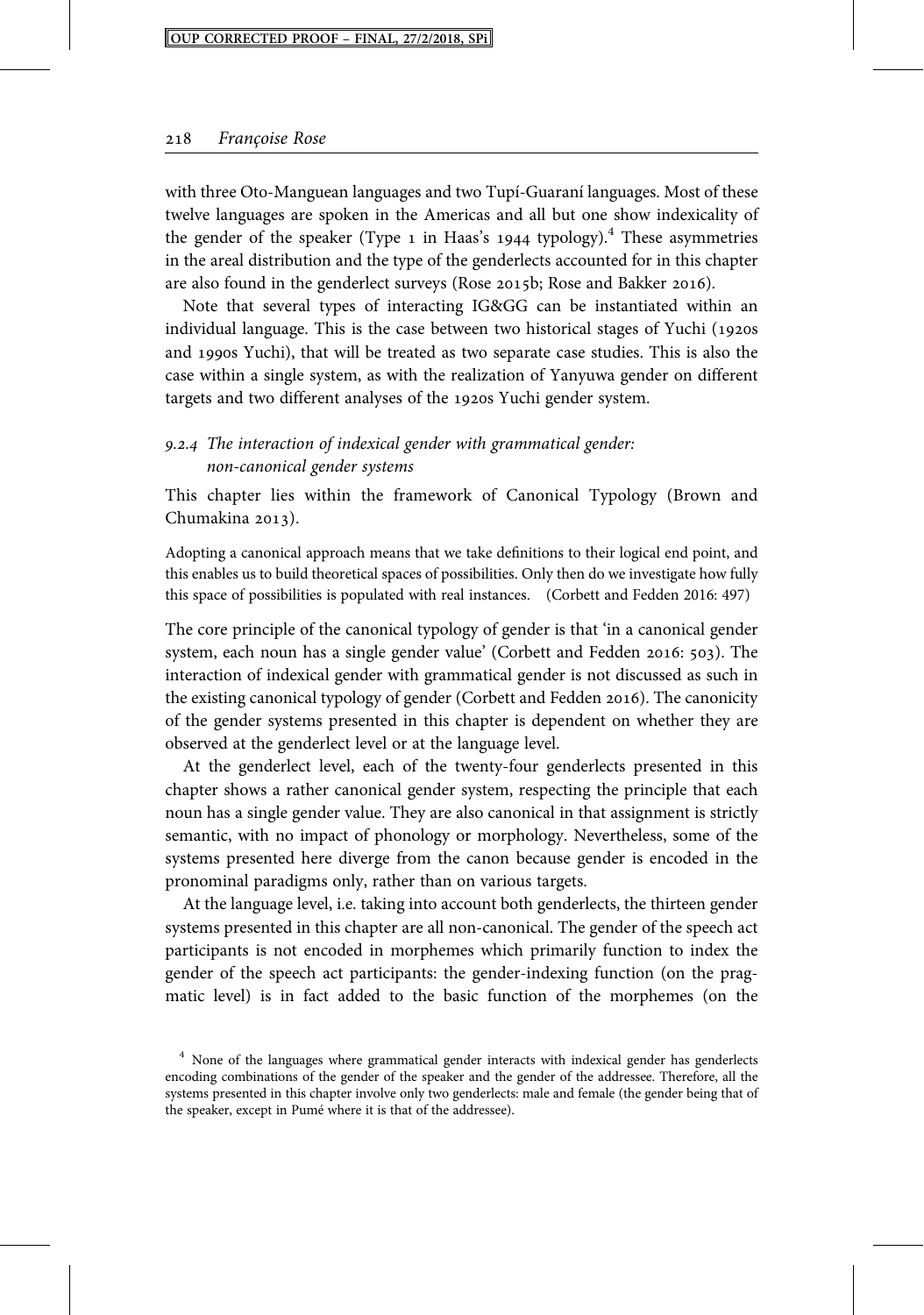morphosemantic level). This pragmatic indexing is covered within the canonical typology of gender under the notion of 'context' and 'conditions': 'In the canonical situation, gender is not context-dependent' (Corbett and Fedden 2016: 519).<sup>5</sup> The gender systems presented here are therefore not canonical because they differ depending on the gender of the speech act participants and are consequently not used in the same context or pragmatic conditions. The gender of the speech act participants is a 'condition' that shapes grammatical gender (both in its values and its encoding). Indexical gender makes grammatical gender less canonical by contradicting a principle of canonical morphosyntactic features, according to which 'features and their values are clearly distinguished by formal means (and the clearer the formal means by which a feature or value is distinguished, the more canonical that feature or value)' (Corbett and Fedden 2016: 6).

## 9.2.5 The interaction of indexical gender with grammatical gender: A canonical typology

In the languages of the survey, the interaction of indexical gender with grammatical gender is actually very diverse and complex. This chapter offers to organize the thirteen cases into a canonical typology of interacting IG&GG systems. The canon is a system where all grammatical gender values are encoded by two formally distinct means, depending on the pragmatic condition of the gender of a speech act participant. Table 9.8 schematizes this canon. It is illustrated in section 9.3.

In this chapter, tables are used to schematize each type of interaction, on the model of Table 9.8. The rows represent the two genderlects arbitrarily labelled 1 and 2, and the three columns the maximal number of values existing in at least one genderlect (arbitrarily labelled gender x, y, and z). Each type of column could be replicated in a particular language. In the tables representing types of interacting IG&GG, cells are filled by a letter representing a form. Two identical letters in the same table represent a form with several (grammatical and/or indexical) functions. Similar tables are also

|              | gender x | gender y | gender z |
|--------------|----------|----------|----------|
| genderlect 1 | a        |          |          |
| genderlect 2 |          |          |          |

**TABLE . Canonical interaction of indexical gender with grammatical gender**

<sup>&</sup>lt;sup>5</sup> And also: 'The basic idea of the definition [of agreement classes] is that nouns are in the same agreement class provided that given the same conditions they will control the same agreement form' (Corbett and Fedden 2016).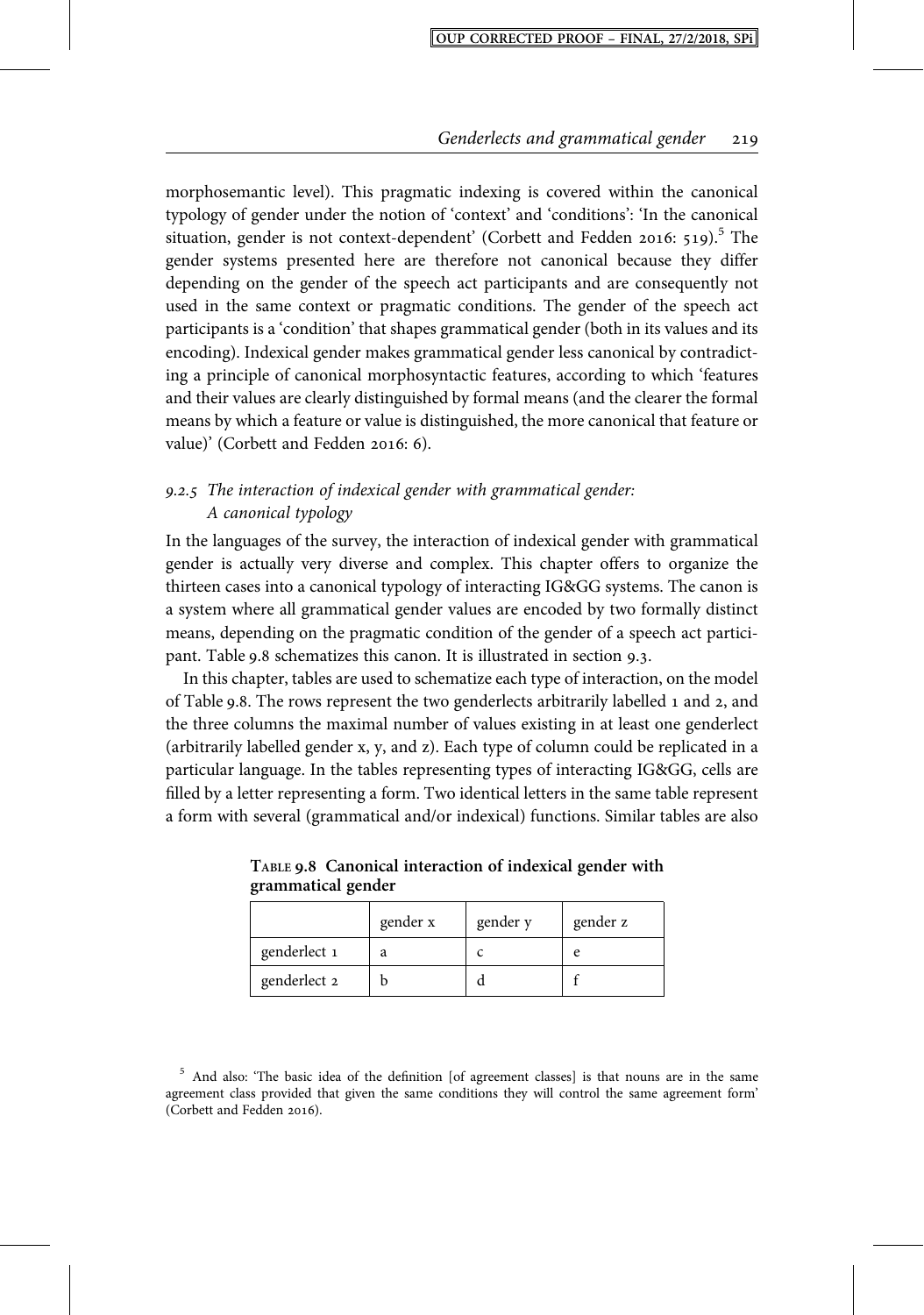used to present the data of the twelve languages under study. Values are generally organized from left to right in the following sequences: human/non-human, masculine/ feminine, familiar/honorific, singular/plural.

Non-canonical types diverge from the canon according to three binary parameters that correspond to deviations from the three features of the canon repeated below:

- i. same grammatical gender categorization across genderlects;
- ii. total application of the genderlect distinction over the grammatical gender values;
- iii. absence of syncretism for different grammatical gender values across genderlects.

The first parameter is cross-genderlect similarity in grammatical gender categorization: it determines whether the grammatical gender values are the same in both genderlects. This boils down to comparing the alignment of columns between the two rows in the tables. Grammatical gender categorization is considered to be the same across genderlects if the number of values is the same and if these values have the same semantic extension. This entails the exact same gender assignment in both genderlects. Grammatical gender categorization is considered to be different across genderlects if the semantic extension of the values differs across genderlects. This is the case when the genderlects show a different number of values. This happens when one genderlect neutralizes a distinction that the other genderlect makes in some part of the system. Note that in the tables, the cells sharing a marker within one genderlect are merged: this is horizontal or intra-genderlect value syncretism. The other case of different categorization across genderlects is when the genderlects show the same number of values, but with a different extension. Deviations along the first parameter contradict two principles of canonical gender. First, if gender assignment is different between genderlects, i.e. if the same gender value is assigned to a different group of nouns, then this violates the basic principle that each noun should have just one gender value (Corbett and Fedden 2016). Since IG&GG are seen as one overall system, some nouns in this scenario would end up with two genders (one in the male speech, one in the female speech). Second, when one genderlect neutralizes a gender distinction that the other makes, it contradicts the expectation that 'in the canonical situation the number of controller and target genders is the same' (Corbett and Fedden 2016: 510). Interacting IG&GG systems with a different categorization of grammatical gender are non-canonical, because gender assignment is variable rather than fixed, and depends on the gender of a speech act participant.

The second parameter for a canonical typology of interacting IG&GG is the scope (total vs partial) of the genderlect distinction over the grammatical gender values. This parameter distinguishes the interacting IG&GG systems in which the genderlect distinction affects all values from those in which it affects only some values (the remaining values being shared and encoded identically across genderlects). In the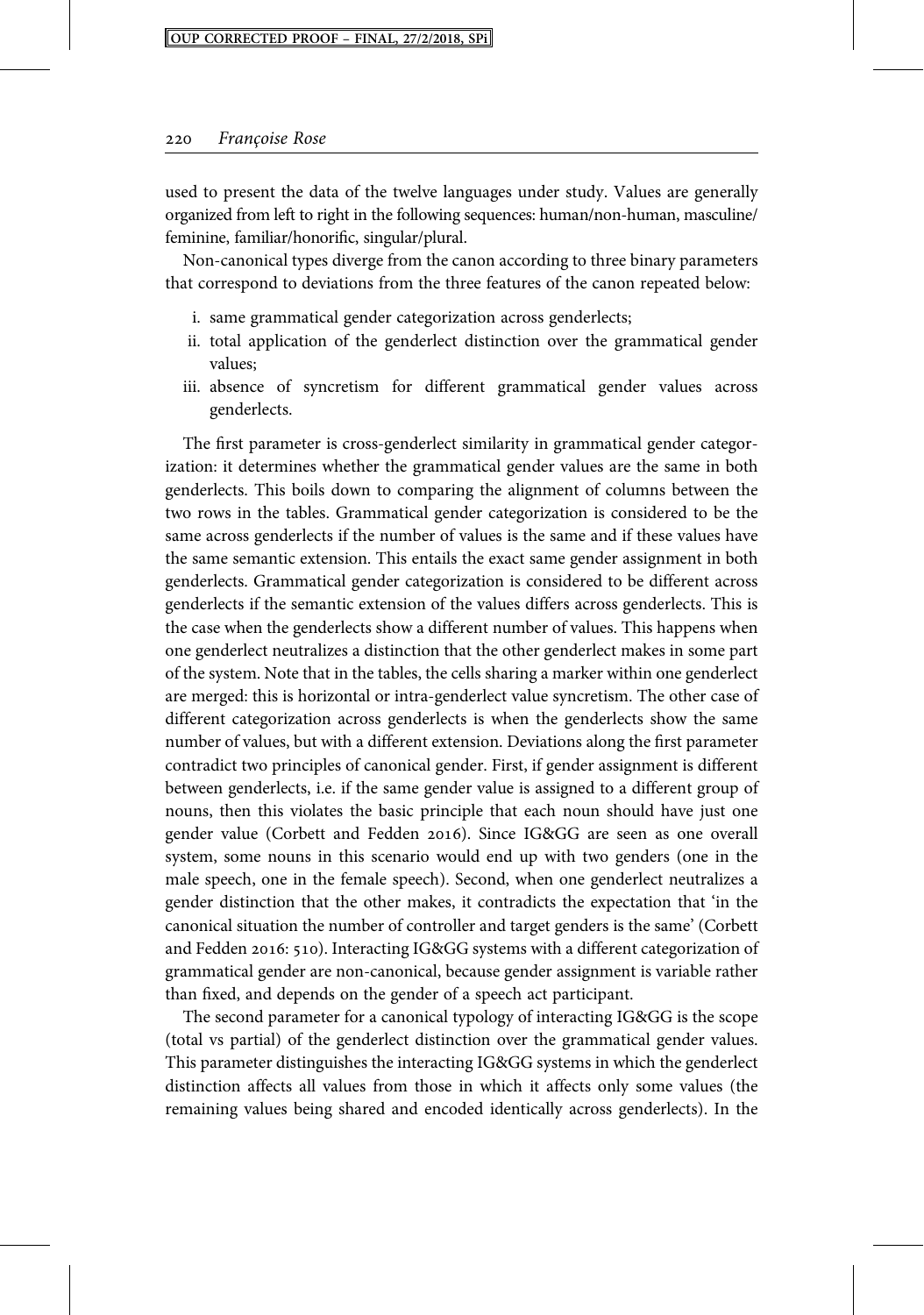tables, when the same marker is used for the same value across genderlects, then the cells sharing the marker are merged: this is vertical syncretism for the same value. There is no genderlect distinction for this value. The second parameter can be visualized as whether or not the dividing line between the two genderlects goes across the whole table. It results in less canonical types of interacting IG&GG, because the gender of a speech act participant as a condition to gender marking applies to a subset of the values only.

The third parameter for a canonical typology of interacting IG&GG is the absence vs presence of cross-genderlect syncretism. This parameter distinguishes the types of interacting IG&GG where each marker is specialized for a value (no cross-genderlect syncretism) with those where a form (or several forms) covers different values across genderlects (cross-genderlect syncretism). This is observable in the tables as diagonal syncretism of forms for different columns in the two rows. When the same marker is used for two different values across genderlects, then the cells with the syncretic marker are shaded in the tables. Cross-genderlect syncretism diverges from a principle of canonical morphosyntactic features, according to which 'canonical features and their values are uniquely distinguished' (Corbett and Fedden 2016: 514). When two values are syncretic across genderlects, they are less canonically distinguished. The resulting interacting IG&GG systems are then less canonical.

These three parameters result in eight logical types of interaction of indexical gender with grammatical gender, presented in Table 9.9. Each type is defined as a combination of a  $\{\dagger\}$  or  $\{\dagger\}$  value for the three parameters, each  $\{\dagger\}$  value being a symbol for non-canonicity. Type A is the canon {+same; +total; +absent}, and Type H is the least canonical type  $\{-\text{same}; -\text{total}; -\text{absent}\}.$ 

| Type        | Same<br>categorization | Total application<br>of genderlect | Absence of<br>cross-genderlect<br>syncretism |
|-------------|------------------------|------------------------------------|----------------------------------------------|
| A the canon | $+$                    | $^{+}$                             | $^{+}$                                       |
| B           | $\overline{+}$         | $^{+}$                             |                                              |
| C           | $^{+}$                 |                                    | $\overline{+}$                               |
| D           | $^{+}$                 |                                    |                                              |
| E           |                        | $^{+}$                             | $\overline{+}$                               |
| F           |                        | $^{+}$                             |                                              |
| G           |                        |                                    | $\overline{+}$                               |
| Н           |                        |                                    |                                              |

**TABLE . Typology of interaction of indexical gender with grammatical gender**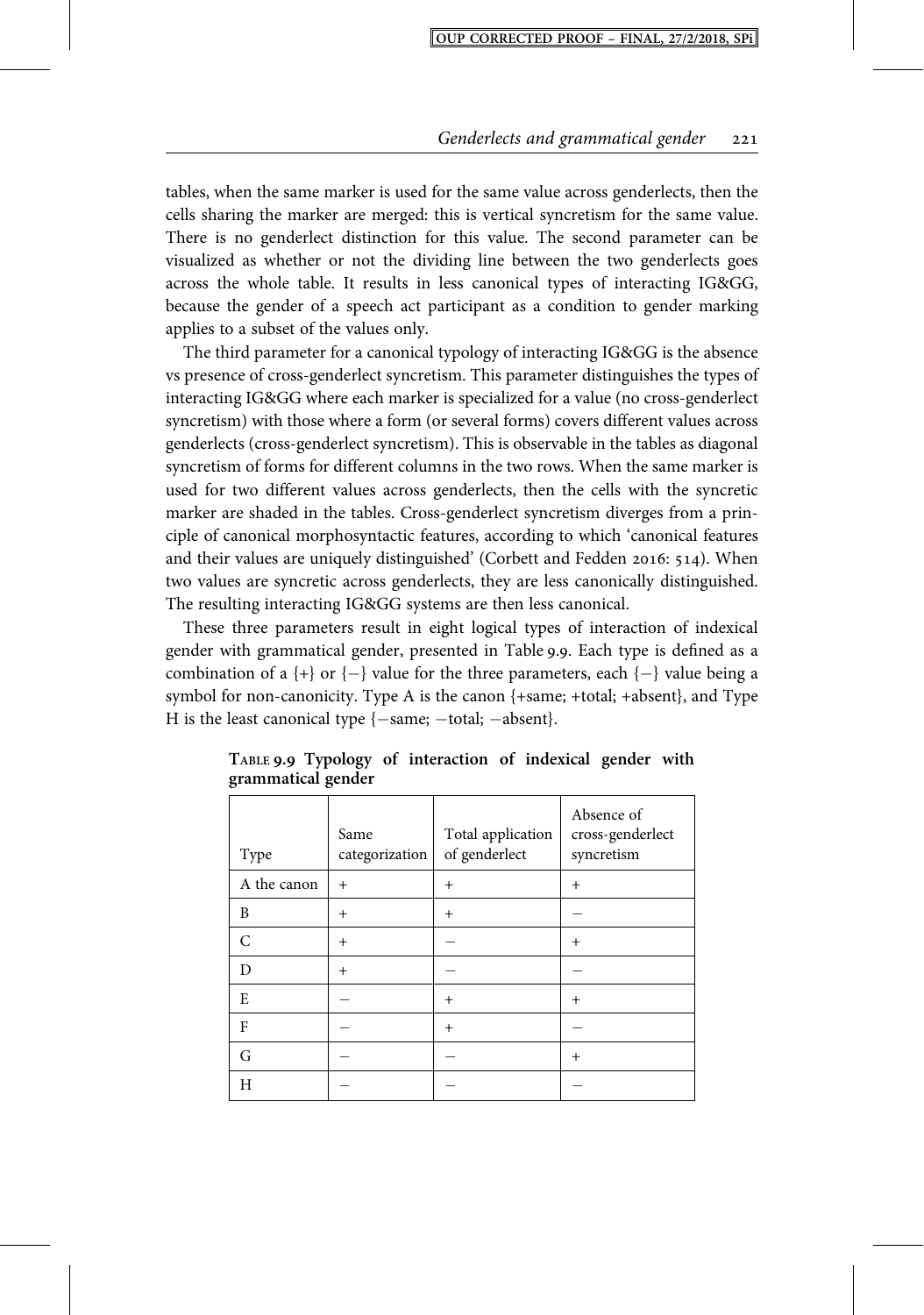**TABLE . Type B**

|              | gender x | gender y | gender z |
|--------------|----------|----------|----------|
| genderlect 1 | a        |          |          |
| genderlect 2 |          |          |          |

**TABLE . Type E**

|              |  | gender x   gender y | gender z |
|--------------|--|---------------------|----------|
| genderlect 1 |  |                     |          |
| genderlect 2 |  |                     | e        |

Two of the eight types are not attested, though they are logically possible: Type B  $\{+same; +total; -absent\}$  illustrated in Table 9.10, and Type E  $\{-same;$ +total; +absent} illustrated in Table 9.11.

For ease of exposition, I will use the terms 'cis-' and 'trans-' to characterize forms or values that encode, respectively, a referent and a speaker/addressee of the same gender or of different genders. 'cis-' is used for forms or values that refer to a masculine referent and index a male speech act participant, or that refer to a feminine referent and index a female speech act participant. 'trans-' is used for forms or values that refer to a masculine referent and index a female speech act participant, or that refer to a feminine referent and index a male speech act participant.

#### **. Type A {+same; +total; +absent}: The canon**

The languages with Type A interaction of indexical gender with grammatical gender are those in which both genderlects show the same grammatical gender categorization, and encode each value differently, with no cross-genderlect syncretism (Table 9.12). This type corresponds to the most simple and most expected type of interaction: the grammatical gender systems of each genderlect are both comparable and independent. It is the canonical instance of interacting IG&GG.

| TABLE 9.12 Type A |  |  |
|-------------------|--|--|
|-------------------|--|--|

|              |   | gender $x \mid$ gender $y \mid$ gender $z$ |   |
|--------------|---|--------------------------------------------|---|
| genderlect 1 | a |                                            | e |
| genderlect 2 |   |                                            |   |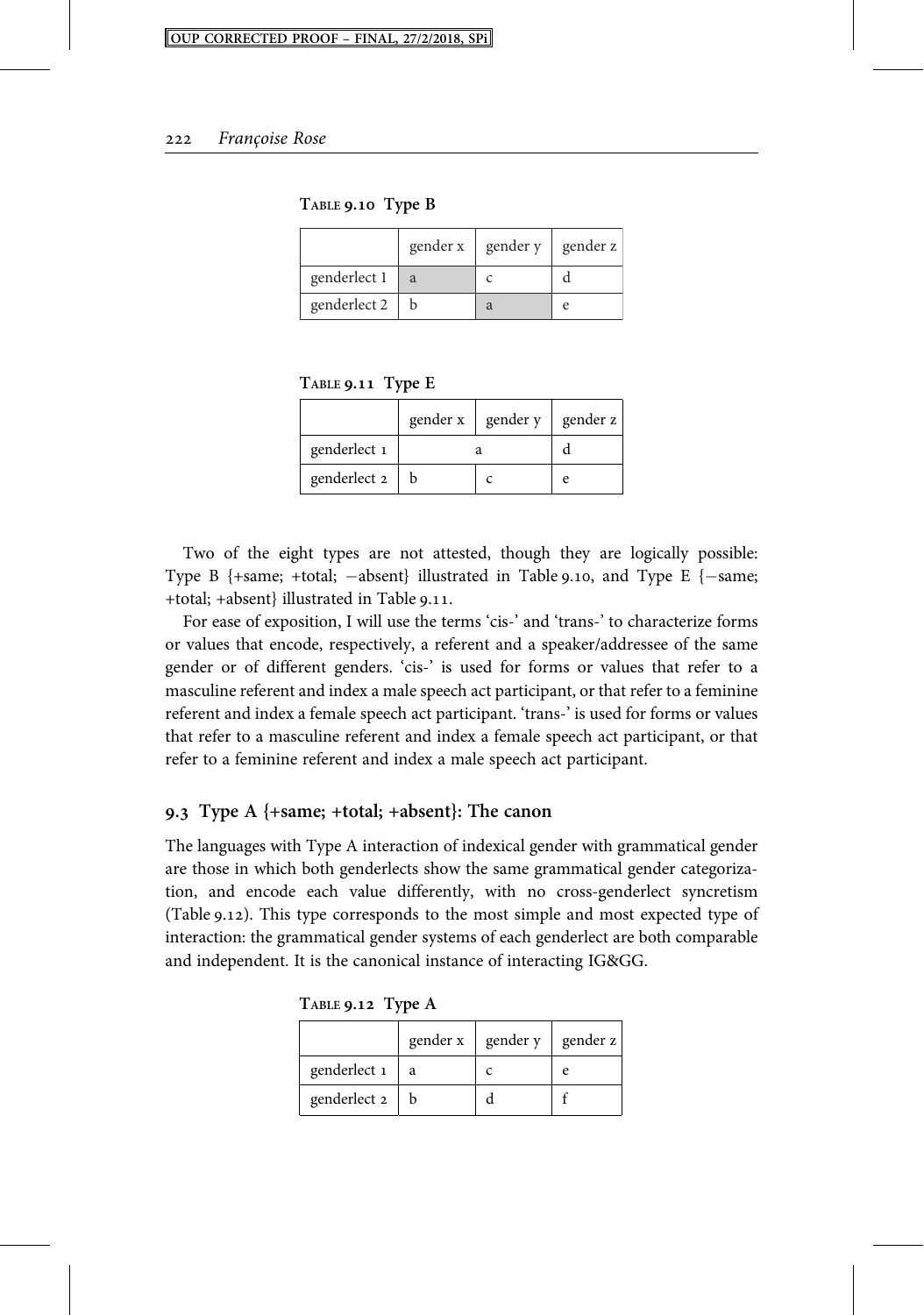|              | 3SG.M | 3SG.F | 3PL |
|--------------|-------|-------|-----|
| genderlect Q | kĩã   | kyna  | wã  |
| genderlect & | 'ỹa   | ẽẽ    | 'ğã |

**TABLE . Kayabí third person pronouns**

**TABLE . Kayabí as an instance of Type A**

|              | 3SG.M | 3SG.F | 3PL |
|--------------|-------|-------|-----|
| genderlect Q | а     |       | P   |
| genderlect & |       |       |     |

This type is illustrated in Table  $9.13$  with the part of the pronominal paradigm of Kayabí (Tupí-Guaraní) that is affected by grammatical gender. Kayabí shows three values for third person pronominals (Dobson 1997).<sup>6</sup> Both genderlects share these values but encode them differently, without any syncretism. Example  $(7)$  is a short dialogue where the same (masculine) referent is referred to by different markers depending on the gender of the speaker.

```
(7) Kayabí (Dobson 1997)
```
- a. Ma'a-pe te **'g**̃**a** oì? **INT-to INT 3M.SG** $\delta$  **3.go** 'Where does he go? ♂'
- b. ko pe **kĩa**̃ oì. field to **3M.SGQ** 3.go 'He goes to the field. ♀'

Table 9.14 summarizes how Kayabí instantiates Type A, with the same categorization across genderlects, different markers for each value, and no cross-genderlect syncretism. Both the grammatical gender and the genderlect distinctions must have been innovated in Kayabí, since they are not reconstructed in Proto-Tupí-Guaraní (Dietrich 1990; Jensen 1998; Schleicher 1998).

Type A has also been found in another language, Pumé (an isolate also known as Yaruro). The gender of the addressee is indexed within more than 100 forms expressing the person, number, and grammatical gender of the subject, the object, and the possessor, as well as mode (Mosonyi 1966).<sup>7</sup> Grammatical and indexical

 $^6$  The two genderlects neutralize the masculine/feminine distinction in the plural.  $^7$  Mosonyi's data was kindly made accessible to me by José Alvarez as a Toolbox database.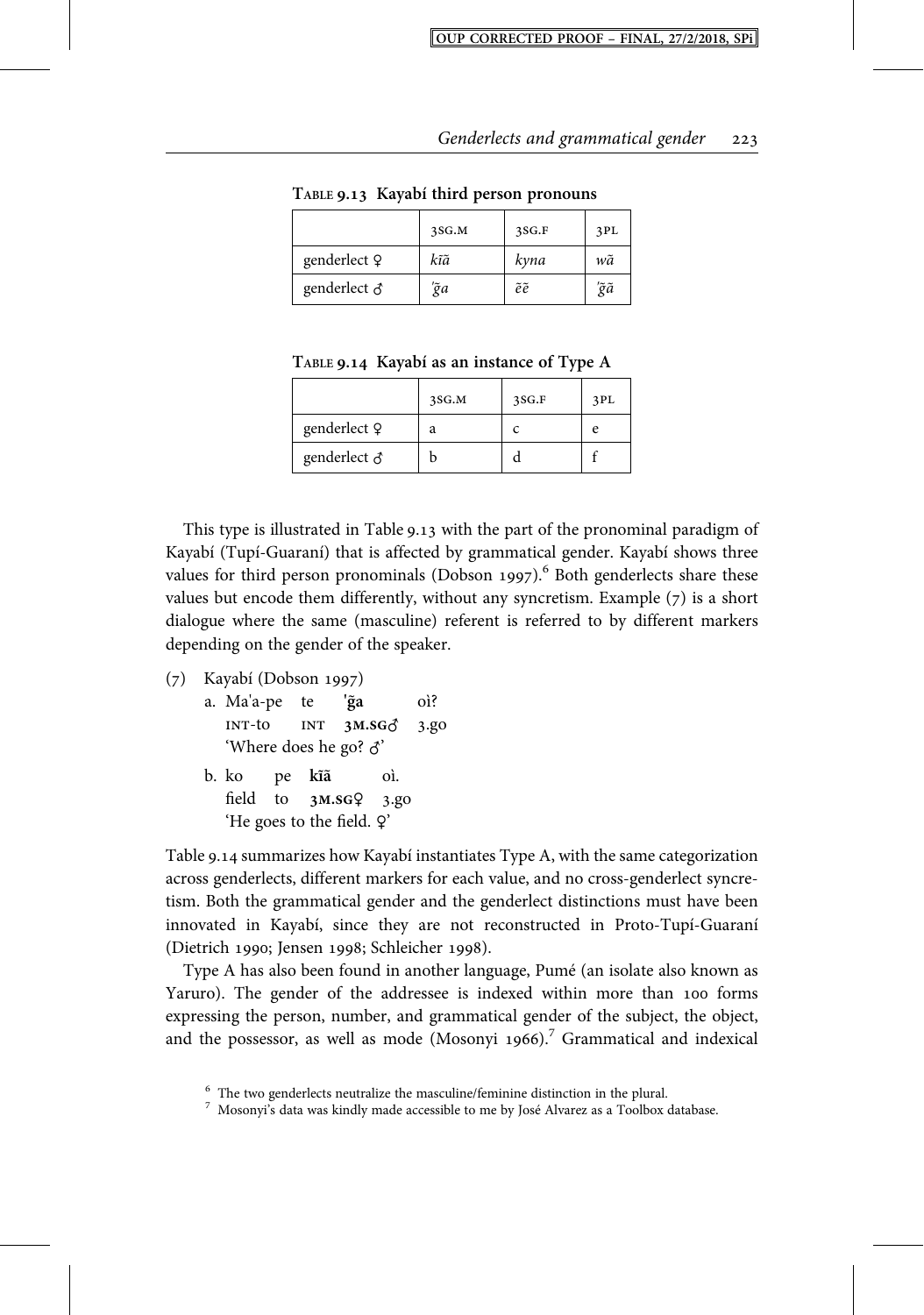gender interact in the third person pronominals, which are categorized as masculine or feminine, and additionally index the gender of the addressee (García 2000). In  $(8)$ , the person clitic for the third person feminine singular subject differs depending on the gender of the addressee. There is no hint as to the origin of this system, Pumé being an isolate, and the system being symmetrical.

| (8) |                                      | Pumé (García 2000) |      |              |                                        |
|-----|--------------------------------------|--------------------|------|--------------|----------------------------------------|
|     |                                      | a. iai             | jĩni | jara         | $n\tilde{i}$                           |
|     |                                      |                    |      |              | woman the drink 3F.SG.ADDQ             |
|     |                                      |                    |      |              | 'The woman drinks (female addressee).' |
|     |                                      | b. iai             |      | jini jara né |                                        |
|     |                                      | woman              |      |              | the drink 3F.SG.ADDO                   |
|     | 'The woman drinks (male addressee).' |                    |      |              |                                        |

Type A represents the canonical interacting IG&GG system. The following types all differ from this type with respect to at least one of the parameters described in  $9.2.5$ .

#### **. Type C {+same; total; +absent}**

In Type C, the same values for grammatical gender are found across genderlects, but the genderlect distinction applies only to some of the values. This results in a system where some grammatical gender values have a common marker across genderlects, and others have different markers depending on the genderlect. There is no crossgenderlect syncretism. This is summarized in Table 9.15.

This type is illustrated by both the Ignaciano and Trinitario dialects of Mojeño, an Arawak language of Bolivia (Rose 2013a). In that language, gender indexicality applies to part of the pronominal paradigm: some pronominal forms depend on the gender of the speaker. The forms given in Table 9.16 are used as person prefixes

**TABLE . Type C**

|              | gender x | gender y | gender z |
|--------------|----------|----------|----------|
| genderlect 1 | a        |          |          |
| genderlect 2 |          |          |          |

**TABLE . Mojeño third person forms**

|                     | 3H.SG.M | 3H.SG.F | 3H.PL | 3NH |
|---------------------|---------|---------|-------|-----|
| genderlect Q        | ñi      |         |       |     |
| genderlect $\delta$ | ma      | su      | no    | to  |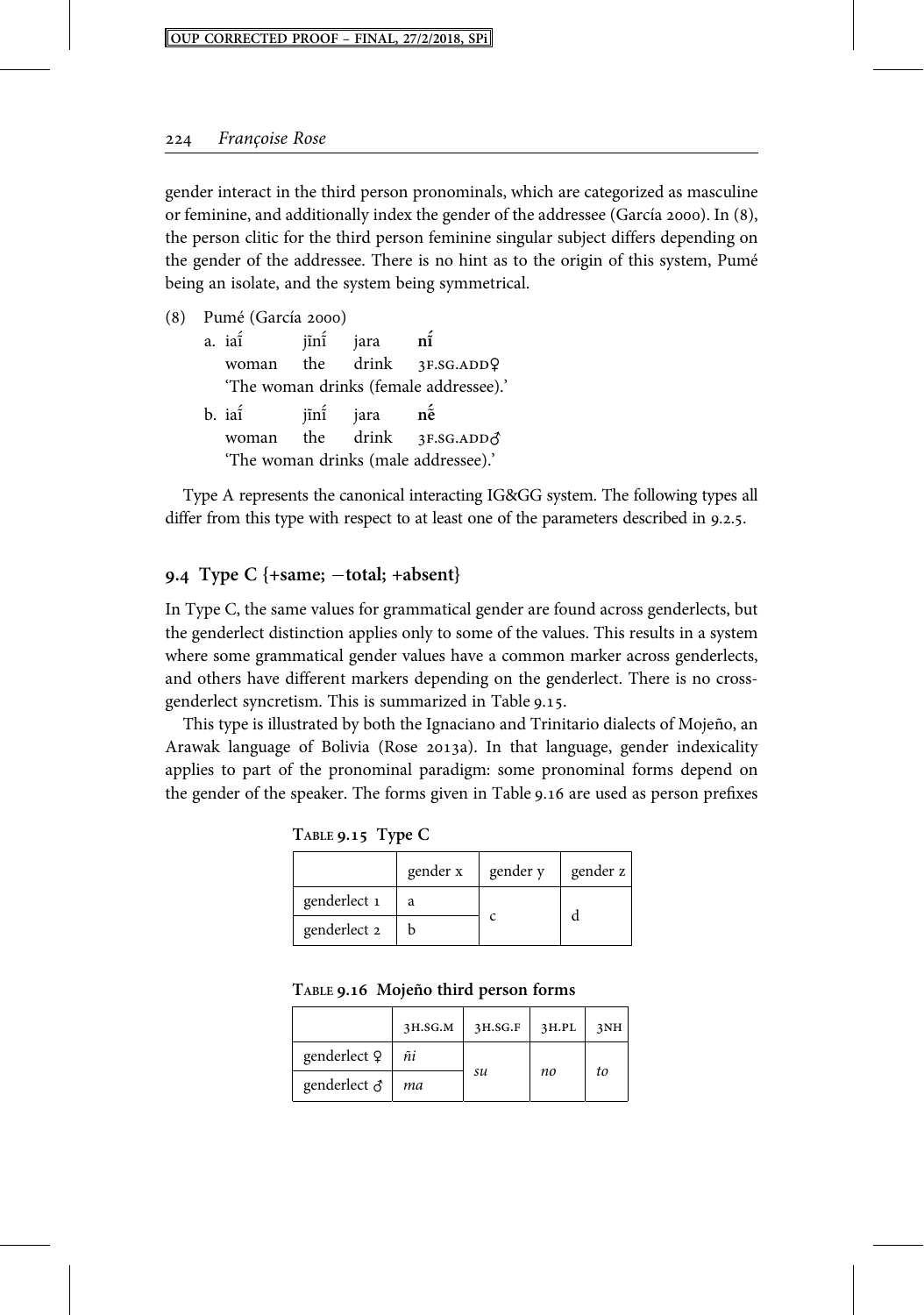on nouns (for possessor) and verbs (for subjects), as formatives of free personal pronouns and demonstratives, and as free words (articles). There are thus pervasive in the grammar and discourse (Rose 2013a). Within this small paradigm referring to third persons, three semantic features interact: humanness, masculine/feminine, and number (Rose 2015a). This gives four values: human singular masculine, human singular feminine, human plural, and non-human. The non-human value neutralizes the number and gender distinction. The human plural value neutralizes the gender distinction. A pragmatically based genderlect distinction additionally applies to the human singular masculine value only, with two forms depending on the gender of the speaker.

The pair of forms  $\tilde{n}$  / ma for third person human singular masculine is exemplified with the free personal pronouns  $e\tilde{n}i$  /ema in (9), a small dialogue referring to one masculine individual.

- () Mojeño
	- a. Mu-em-itko-pu-iji **ema** napoleón guaribana. 3M.SG<sub>Q</sub>-CAUS-know-PFV-REP 3M.sg Napoleón Guaribana 'He, Napoleón Guaribana, he taught her (our language).  $\delta$ ' (Text20.10) b. **Eñi** ñi napoleón-ri'i, eñi ñ(i)-itko to 3M.SGQ ART.M.SGQ Napoleón-IPFV 3M.SGQ 3M.SGQ-know ART.NH
		- v-echjiriiwo? 1PL-language 'He, Napoleón, does he know our language?  $\varphi$ ' (Text20.12)

To sum up, Mojeño is an instance of Type C of interacting IG&GG in that the genderlect distinction applies only to part of the grammatical gender values (Table 9.17). It actually applies only to one value, third human singular masculine. The two markers for this value do not show any syncretism. I have argued elsewhere (Rose 2015a) that between these two forms, the male speech masculine  $ma$  is very likely to be an innovation: it is the cis-form that would have been added to the previous system.

Type C is also visible in the gender system of 1990s Yuchi (or Euchee) as described by Linn (2001). Two accounts of an older stage of the Yuchi gender systems as described by Wolff  $(1948)$  will be presented in sections 9.5 and 9.8 (see Table 9.21

|                     | 3H.SG.M | 3NH | 3H.PL | 3H.SG.F |
|---------------------|---------|-----|-------|---------|
| genderlect Q        | a       |     |       |         |
| genderlect $\delta$ |         |     |       | P       |

**TABLE . Mojeño as an instance of Type C**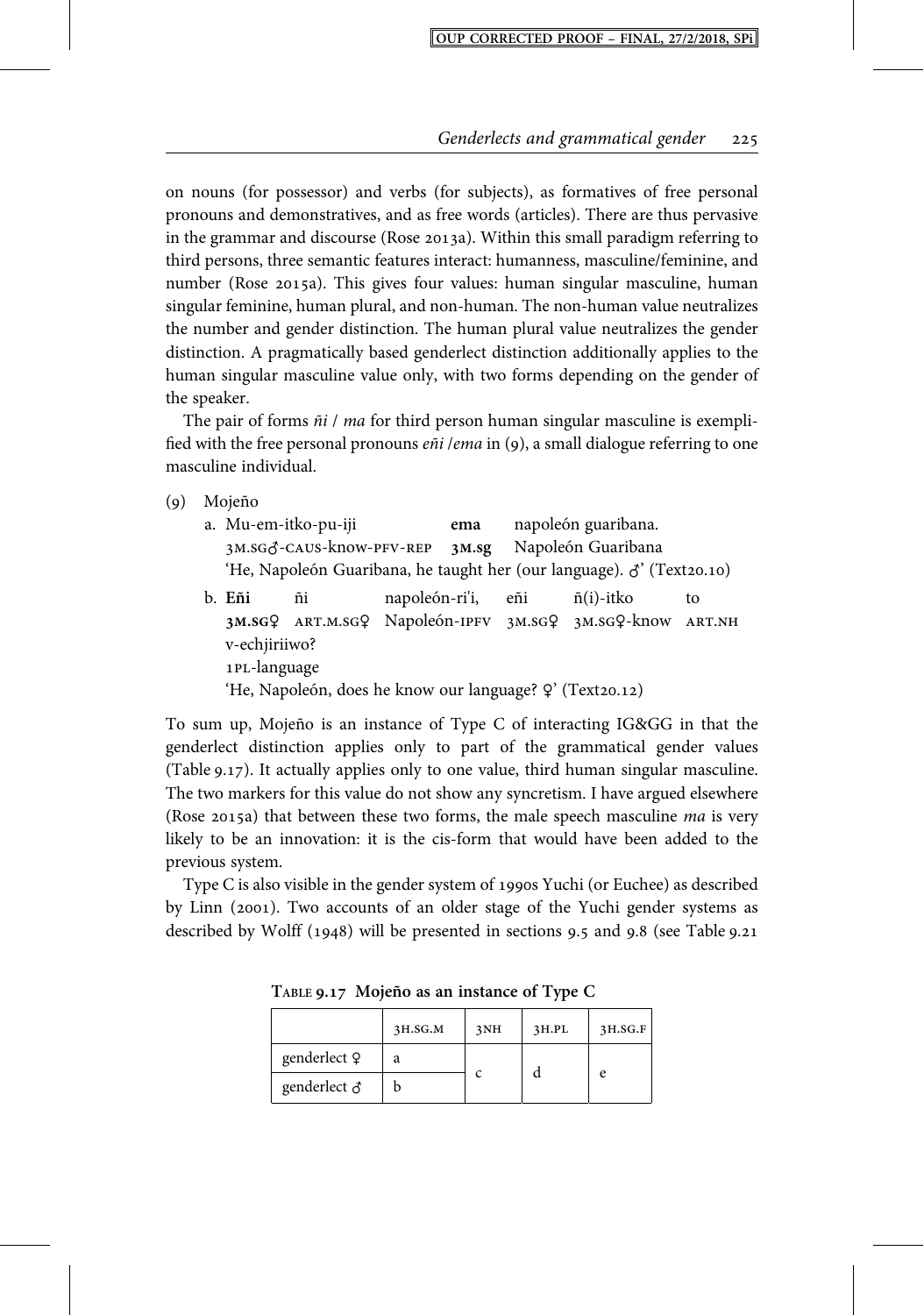and Table 9.38). These older data and analyses instantiate other types of interacting IG&GG. In this isolate language, gender (called 'noun class' by Linn) is marked on each noun, as well as by third person markers. 'Third person markers […] are prefixed to V stems; when prefixed to N stems, they mark possession; when suffixed to N stems, they mark relationship to the speaker or tribal affiliation' (Wolff  $1948$ : –). Third person markers also vary according to the argument encoded and the verb type. The 1990s Yuchi paradigm presented in Table 9.18 and in sections 9.5 and 9.8 are the third person patient prefixes found on verbs. They show distinctions in person, number, humanness, gender of speaker, and honorifics. The 'honorific' class, as labelled by Linn and given under the column Yuchi.F.HONORIFIC, is restricted to grandmothers and does not vary across genderlects. Plural forms, which vary across genderlects, are also used for an honorific reference to a singular person who is older and/or unrelated to the speaker, other than the grandmother. The system presented in Table 9.18 shows six values, and all are shared cross-genderlect. The forms for two of these values nevertheless differ across genderlects, without showing any crossgenderlect syncretism.

Table  $9.19$  shows that 1990s Yuchi instantiates Type C interaction of indexical gender with grammatical gender. The categorization is the same throughout the system. The genderlect distinction applies to some values only, without crossgenderlect syncretism.

In contrast, sections 9.5 and 9.8 will show that at an earlier stage, the language exhibited cross-genderlect syncretism and could be described as either having the same categorization or not. The system reported by Linn obviously results from a

|                                                    | Yuchi.м |    |    | Yuchi. <sub>F</sub> Yuchi.p <sub>L</sub> +<br>Yuchi. <sub>F</sub> honorific sG.honorific | non-Yuchi inanimate |    |
|----------------------------------------------------|---------|----|----|------------------------------------------------------------------------------------------|---------------------|----|
| genderlect $9 \mid s \cdot 2e$                     |         |    | ?ẽ | ?i                                                                                       |                     | hi |
| genderlect $\delta$   $h\tilde{e} \sim h\tilde{o}$ |         | se |    | hõ                                                                                       | we                  |    |

**TABLE . s Yuchi third person pronominals (patient forms) according to** Linn (2001)

| TABLE 9.19 1990s Yuchi as an instance of Type C |  |  |  |  |
|-------------------------------------------------|--|--|--|--|
|                                                 |  |  |  |  |

|                        | Yuchi м | Yuchi.F | Yuchi.F<br>honorific | Yuchi_PL +<br>sq honorific | non-Yuchi inanimate |  |
|------------------------|---------|---------|----------------------|----------------------------|---------------------|--|
| genderlect $\varphi$ a |         |         |                      | e                          |                     |  |
| genderlect $\delta$ b  |         |         |                      |                            |                     |  |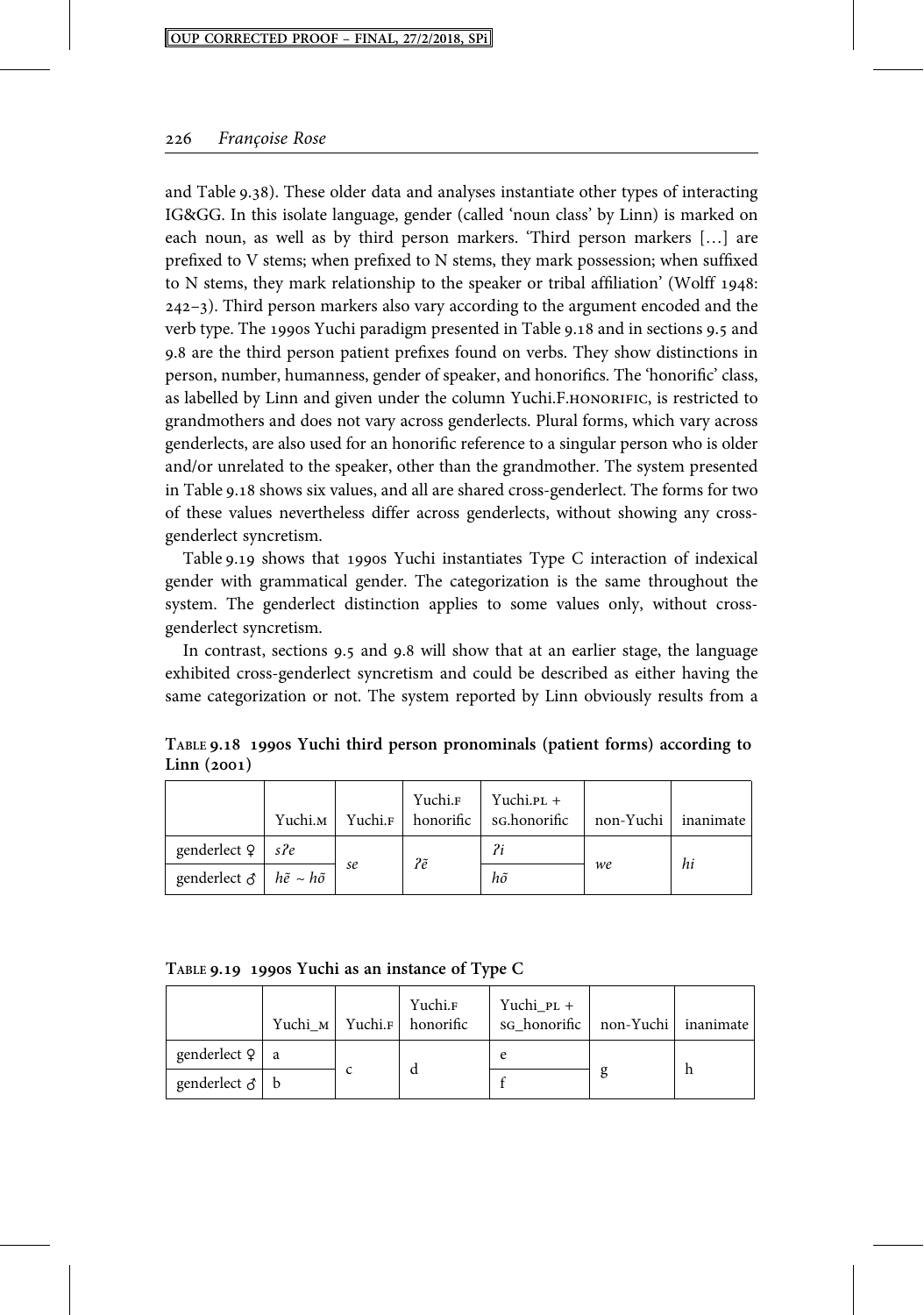simplification of the system described in the first half of the twentieth century, as was already suspected earlier (Wagner 1933–8).<sup>8</sup> The major simplification lies in the neutralization (besides the 'grandmother honorific' form) of the grammatical gender in the honorifics/older forms. Moreover, the 'grandmother honorific' form nowadays shows no genderlect distinction. Therefore, the Type C system observed in modern Yuchi is the result of loss or reanalysis rather than of innovation.

To summarize, Type C  $\{+same; -total; +absent\}$  is less canonical than Type A because the genderlect distinction applies to only a subset of the targets (i.e. the masculine in Mojeño, the Yuchi masculine and plural/singular honorific). In both systems, the genderlect distinction applies precisely to referents that are naturally gendered: humans.

#### **. Type D {+same; total; absent}**

Type D of interacting IG&GG is similar to Type C in showing the same gender categorization across genderlects, and having a genderlect distinction that applies only to some gender values. It differs by allowing cross-genderlect syncretism. Type D is summarized in Table 9.20, where shaded cells highlight cross-genderlect syncretic forms.

Type  $D$  is illustrated by an account of the 1920s Yuchi gender system by Wolff  $(1948)$ . This system differs from the more recent system described by Linn in the values, the distribution of the markers, and the forms of some markers (see Table 9.18). It has already been mentioned that in this language, gender is expressed with third person markers and that the genderlect distinction applies only to some values within this third person paradigm (Linn 2001; Wolff  $1948$ ). Wolff  $(1948)$ presents two alternative analyses of the 1920s Yuchi gender system, in which 'both men and women employ one morpheme in referring to their own sex, but two morphemes in making reference to the opposite sex' (Wolff  $1948: 243$ ). In one account, the three super-values 'cis-gender' ('female referent for a female speaker'

**TABLE . Type D**

|                     | gender x | gender y | gender z |
|---------------------|----------|----------|----------|
| genderlect 9        | a        |          |          |
| genderlect $\delta$ |          |          |          |

<sup>8</sup> Some complexity remains in the variation observed among dialects and families, not accounted for here.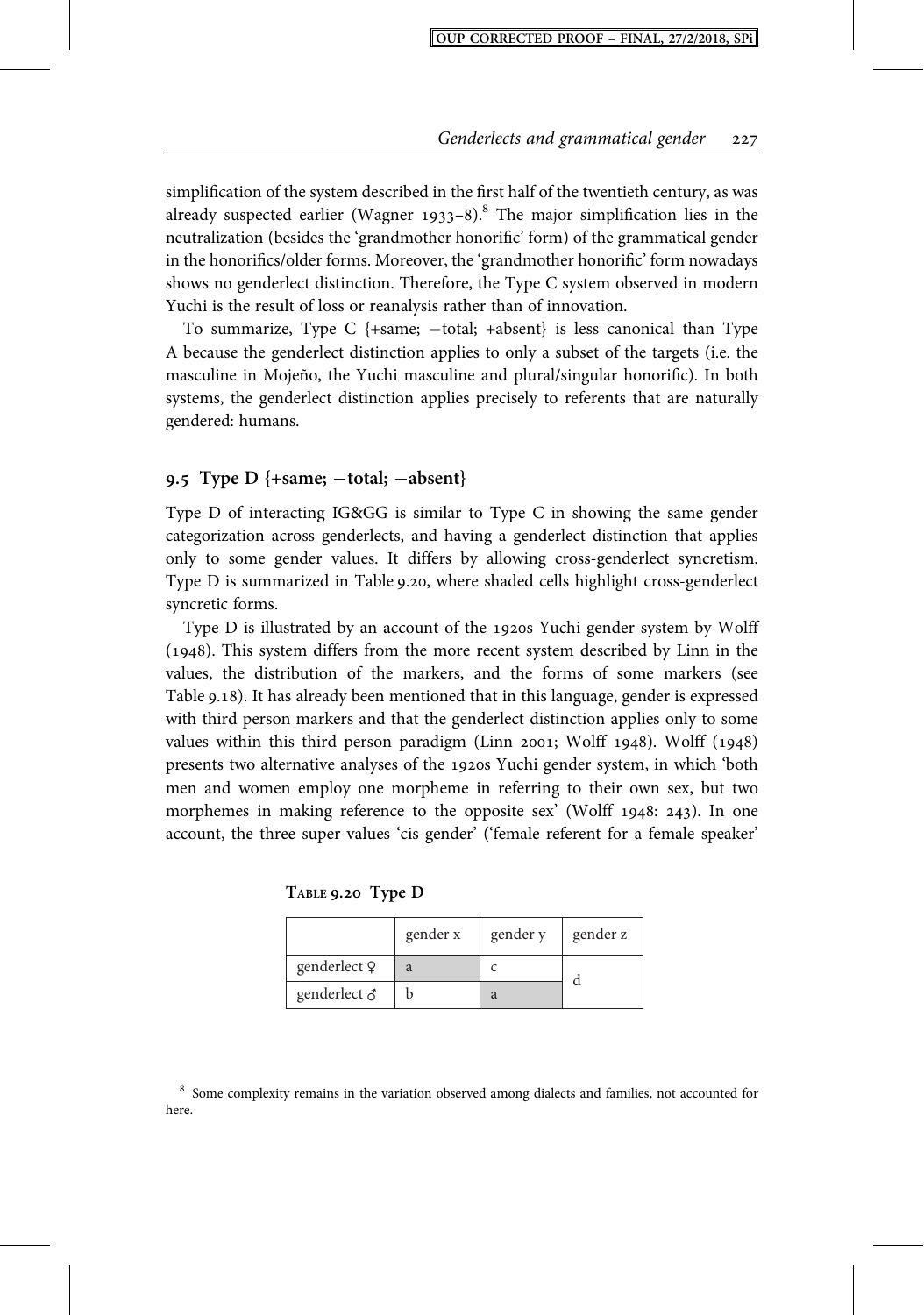|                                  | gender | Yuchi_cis-   Yuchi_trans-   Yuchi_trans-   Yuchi.pl   non-Yuchi   non-<br>gender<br>not older | gender |     |    | Yuchi.PL |
|----------------------------------|--------|-----------------------------------------------------------------------------------------------|--------|-----|----|----------|
| genderlect $\frac{9}{5}$ se      |        | s?e                                                                                           | 0:     | he: | we | we:      |
| genderlect $\delta   h\tilde{o}$ |        | se                                                                                            |        |     |    |          |

#### **TABLE . s Yuchi third person pronouns (actor forms not included) according to Wolff (), organized by super-value**

TABLE 9.22 1920s Yuchi as an instance of Type D

|                        | gender | Yuchi_cis-   Yuchi_trans-   Yuchi_trans-   Yuchi.pl   non-Yuchi   non-<br>gender<br>not older | gender |  | Yuchi.PL |
|------------------------|--------|-----------------------------------------------------------------------------------------------|--------|--|----------|
| genderlect $\varphi$ a |        |                                                                                               |        |  |          |
| genderlect $\delta$ b  |        | a                                                                                             |        |  |          |

and 'male referent for a male speaker'), 'trans-gender', and 'trans-gender not older' have different forms across genderlects (Table 9.21).<sup>9</sup> In Wolff's other account of the same system, the categorization differs from one genderlect to the other (see Table  $9.38$  in section  $9.8$  on Type H).

The account of the system presented in Table 9.21 is considered as Type D (Table 9.22) on the basis of showing the same categorization across genderlects, and the genderlect distinction applying to a part of the system only, with partial cross-genderlect syncretism. It differs from Linn's account of modern Yuchi which is a Type C (see section 9.4) because it shows cross-genderlect syncretism: the 'cisgender' in the female speech (more explicitly 'female referent for female speaker') is syncretic with the 'trans-gender not older' in the male speech (more explicitly 'female referent not older for male speaker'), as highlighted with the shaded cells.<sup>10</sup> There are no hypotheses on the genesis of the Yuchi gender system.

Type D is even less canonical than Type C, since cross-genderlect syncretism blurs the identifiability of the values at the language level: it is both  $\{-total\}$  and  $\{-absent\}$ .

 $9$  Wagner (1933–8: 326) in fact analyses the 'older/not older' distinction not in terms of relative age, but in terms of generation.<br><sup>10</sup> In Wolff's (1948) other account of the data (see Table 9.44), this same form *se* is presented as the

single form for the value 'feminine not older' across genderlects. It also covers 'feminine older' in the female speech.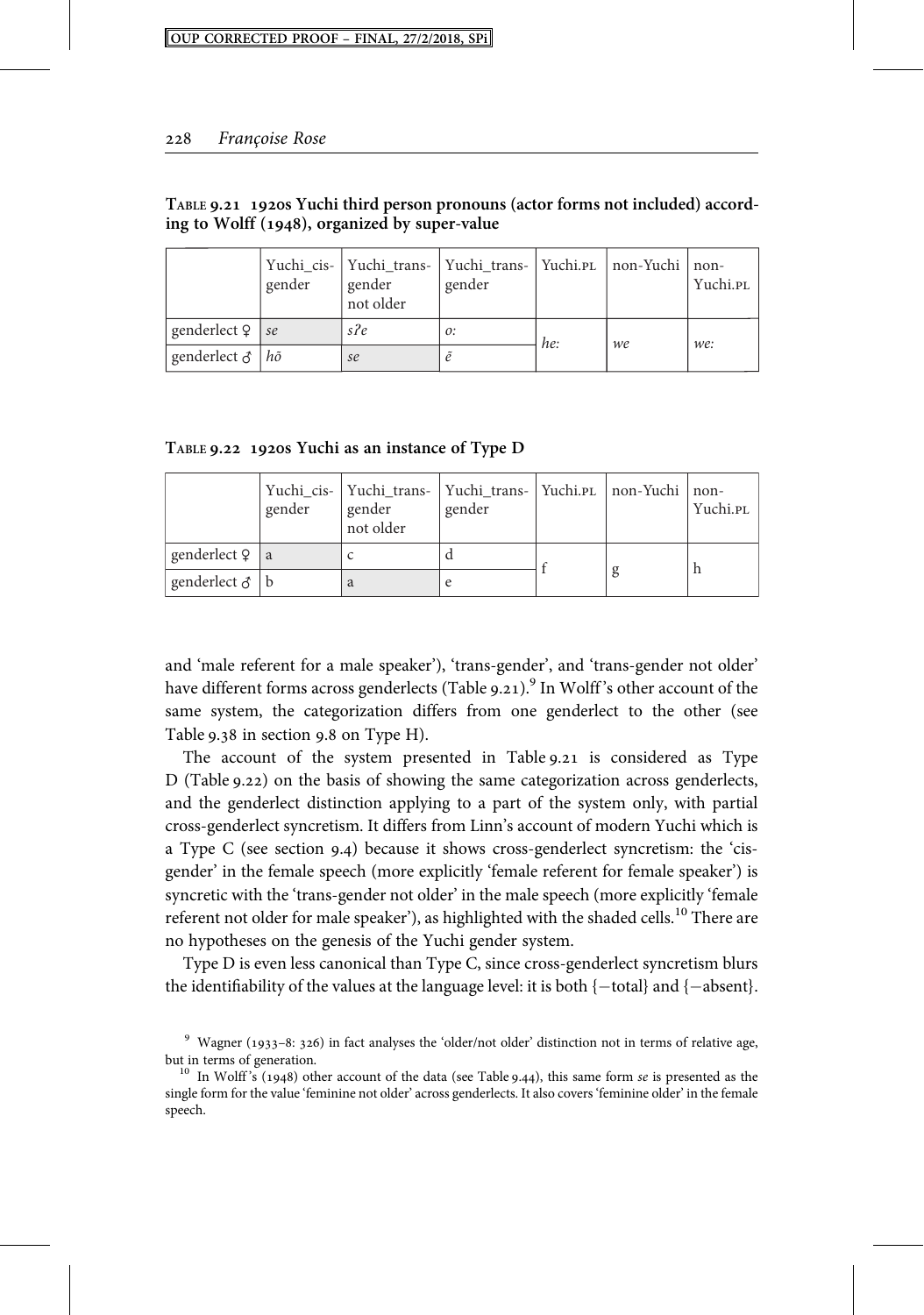## **. Type F {same; +total; absent}**

Type F comprises systems with a different categorization across genderlects in which the genderlect distinction applies to the whole system with some cross-genderlect syncretic forms. The two attested subtypes of interaction are extreme cases among the logically possible instantiations of this type. In subtype F', the difference in categorization is such that one genderlect shows grammatical gender while the other does not. In subtype F", the number and labels of the values are the same, but gender assignment differs for a class of controllers. Other possible subtypes are not attested, such as systems with genderlects differing in more than two values.

Type F' is attested in three languages and summarized in Table 9.23. The number of columns (representing two gender values) is illustrative of the three cases found in the literature. One of the genderlects shows no grammatical gender.<sup>11</sup>

The first illustration of Type F' is Chiquitano (also known as Chiquito or Bésɨro), a language of Bolivia arguably part of the Macro-Jê stock (Adelaar 2008; Sans 2011). The Chiquitano genderlect distinction shows in the expression of grammatical gender, in free pronouns, to some extent in nominal class markers on nouns (see Rose 2015b for more details), but more pervasively in the pronominals used for marking possession on nouns and argument encoding on verbs. The male speech shows two gender values, masculine and feminine, with only masculine being marked. The female speech neutralizes this gender distinction, with no marker. This unmarked form is syncretic with the male form for feminine. Table 9.24

|              | gender x | gender y |  |
|--------------|----------|----------|--|
| genderlect 1 |          |          |  |
| genderlect 2 |          |          |  |

**TABLE . Type F'**

**TABLE . Chiquitano third person pronominals on nouns (based on Galeote Tormo ; Sans )**

|                     | 3SG.F | 3SG.M    | 3PL.F  | 3PL.M    |
|---------------------|-------|----------|--------|----------|
| genderlect 9        |       |          | $ivV-$ |          |
| genderlect $\delta$ |       | $i$ -=ti | $ivV-$ | $i$ -=ma |

<sup>11</sup> A reviewer had a different view: that grammatical gender is present in both genderlects, but with syncretism for the two values in one genderlect.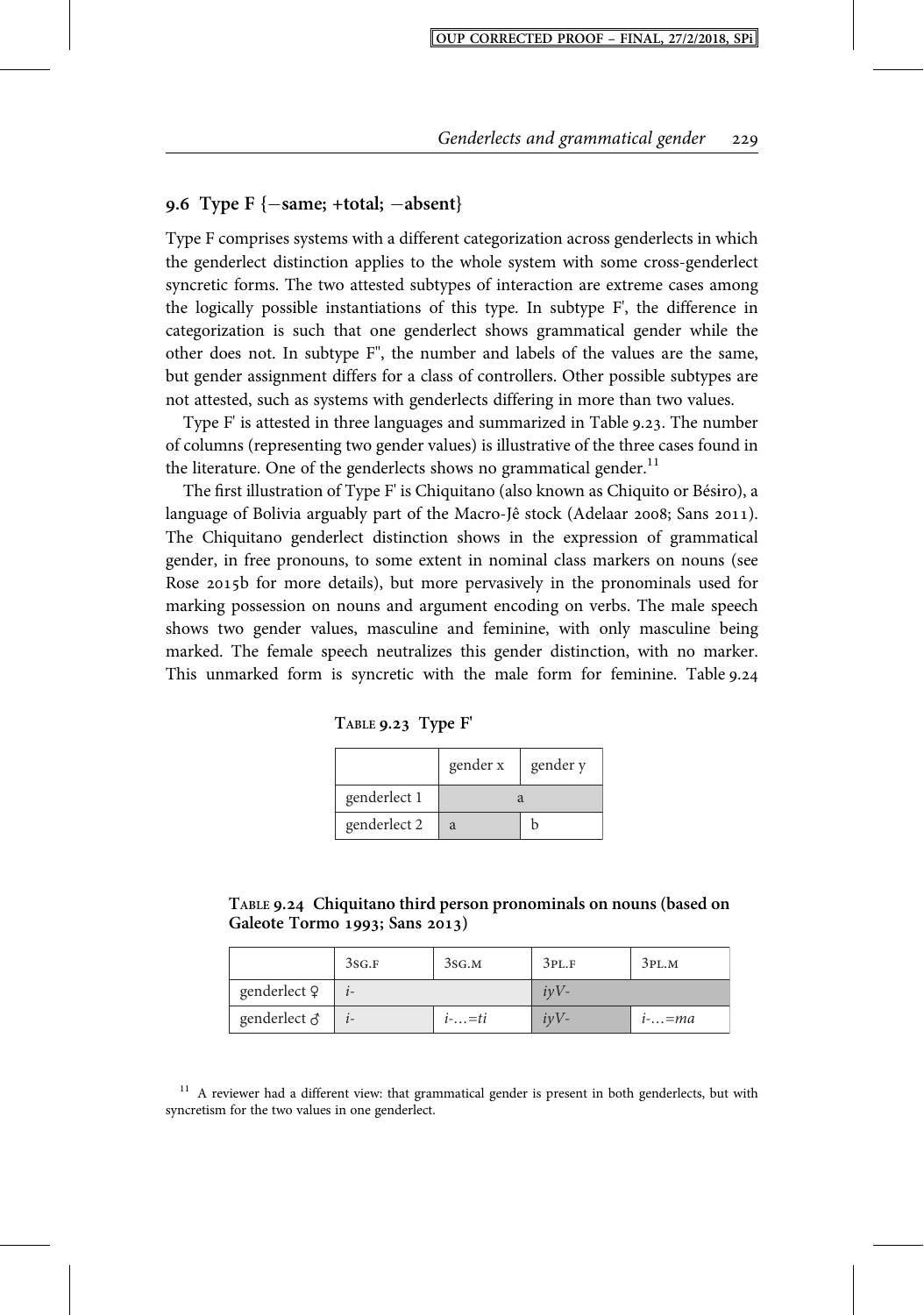illustrates this system with the third person pronominals that express the possessors on nouns. The genderlect distinction is essentially expressed by enclitics on the nouns, though in the plural the third person prefixes also differ for masculine gender. The enclitics are specific to male speech and express masculine gender, while feminine gender is a covert value. I argue elsewhere that male speech is therefore very probably an innovation in Chiquitano (Rose 2015a).

Example  $(10)$  shows that male speakers encode masculine gender by adding a masculine clitic ( $=ti$  in the singular and  $=ma$  in the plural) to refer to a third person male subject or possessor (Sans 2013). In contrast, female speakers never encode grammatical gender.

- () Chiquitano (Macro-Jê, Sans' fieldnotes) a. ba-páche-ro**=ti** n-i-kɨsé-s 3-look\_for-TAM=3SG.M& n-3-knife-DET 'He looks for her knife. ♂' b. ba-páche-ro n-i-kɨse-s**=tí**
	- 3-look\_for- $\tau$ AM n-3-knife-DET=3SG.M $\delta$ 'She looks for his knife. ♂'
	- c. ba-páche-ro**=ti** n-i-kɨse-s**=tí**  $3$ -look for- $TAM = 3SG.M\phi$  n- $3$ -knife-DET= $3SG.M\phi$ 'He looks for his knife. ♂'
	- d. ba-páche-ro n-i-kɨsé-s 3-look for-TAM n-3-knife-DET 'She looks for her knife. ♂' or 'She looks for her knife. / She looks for his knife. / He looks for her knife. / He looks for his knife. ?

Table 9.25 summarizes how Chiquitano shows a Type F' IG&GG interaction. Syncretism occurs between the default form of the female speech and the feminine form of male speech. The interaction of indexical gender with grammatical gender is extreme in that one genderlect shows grammatical gender while the other does not.

A second language illustrating Type F' is Cheke Holo, an Oceanic language (White et al. 1988). Grammatical gender and indexical gender in Cheke Holo are found only within the third person of the pronominal system (used for S, O, and possessor). In a

|              | 3SG.F | 3SG.M |  |
|--------------|-------|-------|--|
| genderlect Q |       |       |  |
| genderlect & | a     |       |  |

**TABLE . Chiquitano as an instance of Type F' (singular forms only)**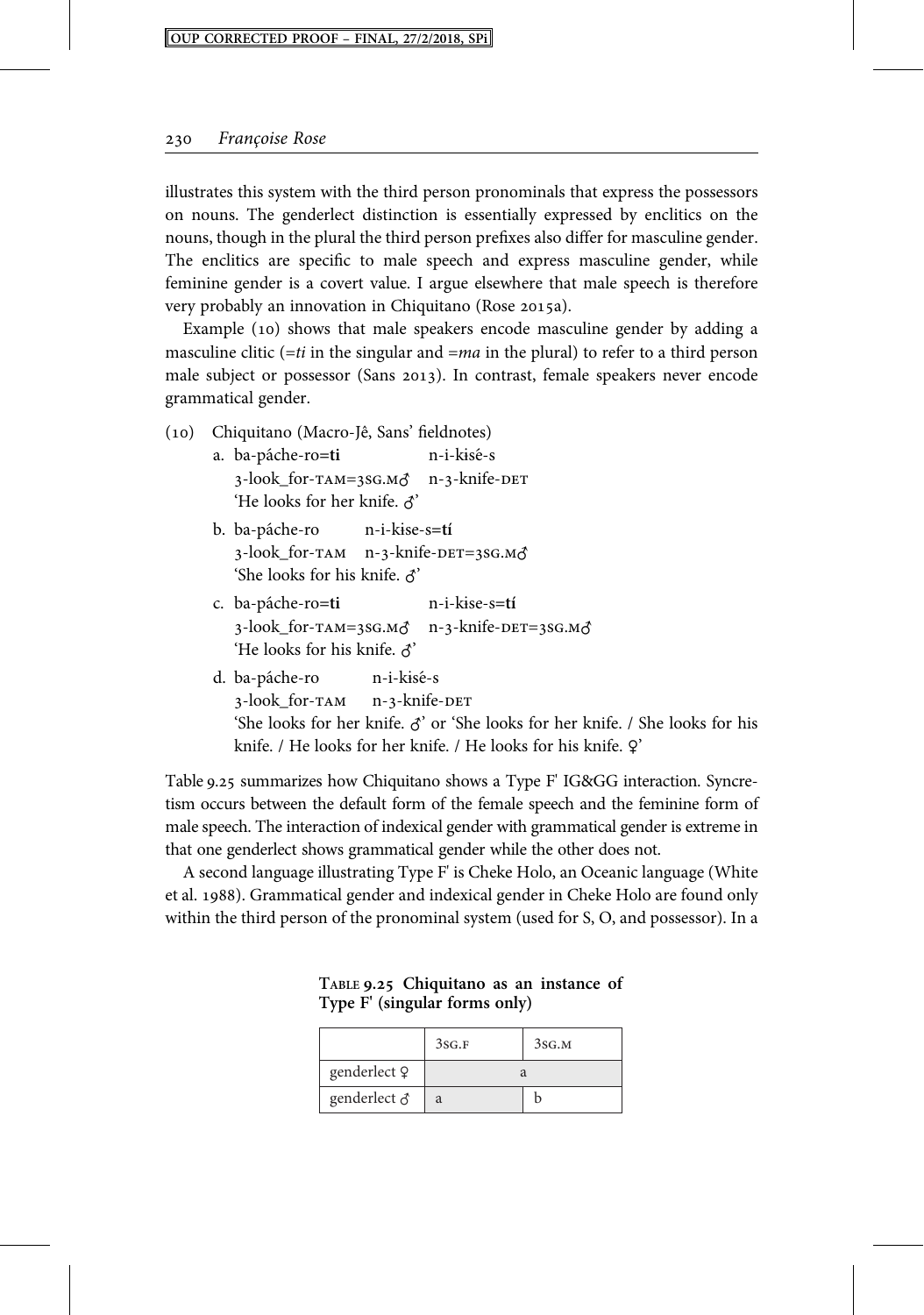|              | 3SG.F | 3SG.M |      |              |        | $3DU.F$ 3DU.M $3TRAFL.F$ 3TRALL.M 3PL.F |                              | 3PL.M          |
|--------------|-------|-------|------|--------------|--------|-----------------------------------------|------------------------------|----------------|
| genderlect ? |       | na'a  | repa |              | retilo |                                         | rehato, re'e                 |                |
| genderlect ∂ | na'a  | mana  | repa | phia<br>mare | retilo | tilo<br>mare                            | rehat <del>o</del> ,<br>re'e | (hati)<br>mare |

**TABLE . Cheke Holo third person subject pronouns**

| TABLE 9.27 Cheke Holo as an instance of |  |  |  |
|-----------------------------------------|--|--|--|
| Type F' (singular forms only)           |  |  |  |

|                     | 3SG.F | 3SG.M |  |
|---------------------|-------|-------|--|
| genderlect 9        |       |       |  |
| genderlect $\delta$ | a     |       |  |

very similar way to Chiquitano, only male speakers have masculine forms, and their feminine forms are syncretic with the gender-neutralizing pronominals of the female speakers. Table 9.26 illustrates this with the third person subject pronouns.

I suggest that there is internal evidence that the masculine markers of male speech are more recent, and therefore that male speech has been innovated. The nonsingular third person forms of the female speech are the results of grammaticalization of the numerals phia 'two', tilo 'three', and fati 'four' as suffixes on the non-singular marker re. The corresponding non-singular third person forms in the male speech only show juxtaposition of the numerals before the male speech non-singular third person marker mare, in the regular position of quantifiers in the language (White et al. 1988: xxiii). This less-integrated structure must be more recent than the grammaticalized forms of the female speech. The male speech mare is itself based on the non-singular marker re, with the additional formative ma. This latter is also found in the male speech singular third person form mana, based on the singular third person na, and seems specific to the male speech. These facts converge to show that the Cheke Holo male speech must be an innovation.

Table 9.27 summarizes Cheke Holo as a Type F' language. It is exactly identical with Table 9.25 on Chiquitano: while one genderlect does not make a grammatical gender distinction, the other does, with one marked form and the unmarked form being syncretic with the gender-neutralizing form of the other genderlect. Additional common features are that the marked form is very likely an innovation, and is a cis-form ('masculine in male speech' in both languages).

A third language putatively showing Type F' of IG&GG interaction is Kokama as spoken in the 1930s and described by Espinosa (1935). Remember that Kokama has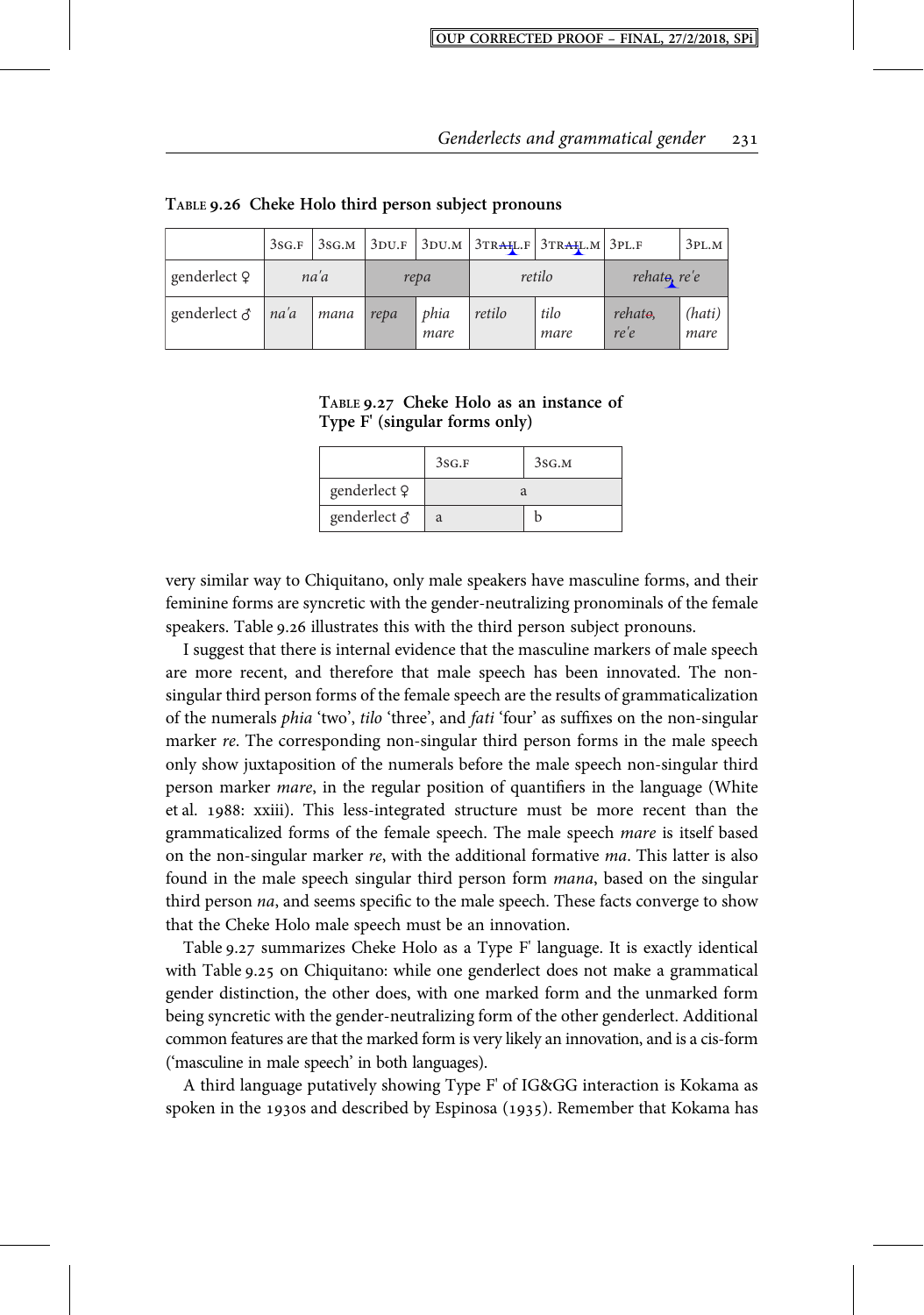been described in section 9.2.2 as a language showing indexical gender but no grammatical gender distinction, on the basis of a detailed work on that topic in modern Kokama (Vallejos 2015). There could be reasons to suspect that Espinosa's description could be erroneous: authors working on second-hand data on the complex topic of interacting IG&GG often get confused (such cases are discussed in Rose 2015b). However, Espinosa's description, based on first-hand data, is in general considered to be quite reliable  $(O'Hagan 2011: 57)$ .

Espinosa  $(1935: 32-5)$  points to a genderlect distinction within the Kokama pronominal system, active in personal pronouns, possessive pronouns, adjectives, and in demonstratives (something already observed in section 9.2.2). The genderlect distinction would have interacted with grammatical gender in second person plural and third person singular and plural, as in Table 9.28. These persons show a grammatical gender distinction in the female speech only, with feminine forms specific to that speech, and masculine forms similar to the default forms of male speech. To sum up, only female speakers have feminine forms.

The system described by Espinosa  $(1935)$  is a Type F' because the gender categorization differs across genderlects, with only one genderlect displaying a grammatical gender distinction. One of the gender values is syncretic with the gender-neutralizing marker of the other genderlect. This is summarized in Table 9.29 with the third person singular forms. In the Kokama system, only female speakers have feminine forms, in a mirror image of Chiquitano and Cheke Holo systems where only male speakers have masculine forms (as summarized in Table  $9.25$  and Table  $9.27$ ). Interestingly, the diachronic accounts of these systems differ. While in Chiquitano and Cheke Holo the marked cis-forms are very likely recent innovations, in Kokama the

| TABLE 9.28 Third person free pronouns in 1930s Kokama |  |  |  |  |
|-------------------------------------------------------|--|--|--|--|
| according to Espinosa (1935)                          |  |  |  |  |

|              | 2PL.F               |                                        | $2PL.M$ 3sg. F | 3sg.m | 3PL.F | 3PL.M |
|--------------|---------------------|----------------------------------------|----------------|-------|-------|-------|
| genderlect 9 | pinu                | $\dot{\epsilon}$ <i>p</i> <sup>1</sup> | ạịn            | uri   | inu   | rana  |
| genderlect ∂ | $\dot{e}$ <i>pi</i> |                                        | urr            |       | rana  |       |

**TABLE . Kokama as an instance of Type F' (third person singular only)**

|              | 3SG.F | 3SG.M |
|--------------|-------|-------|
| genderlect Q | a     |       |
| genderlect & |       |       |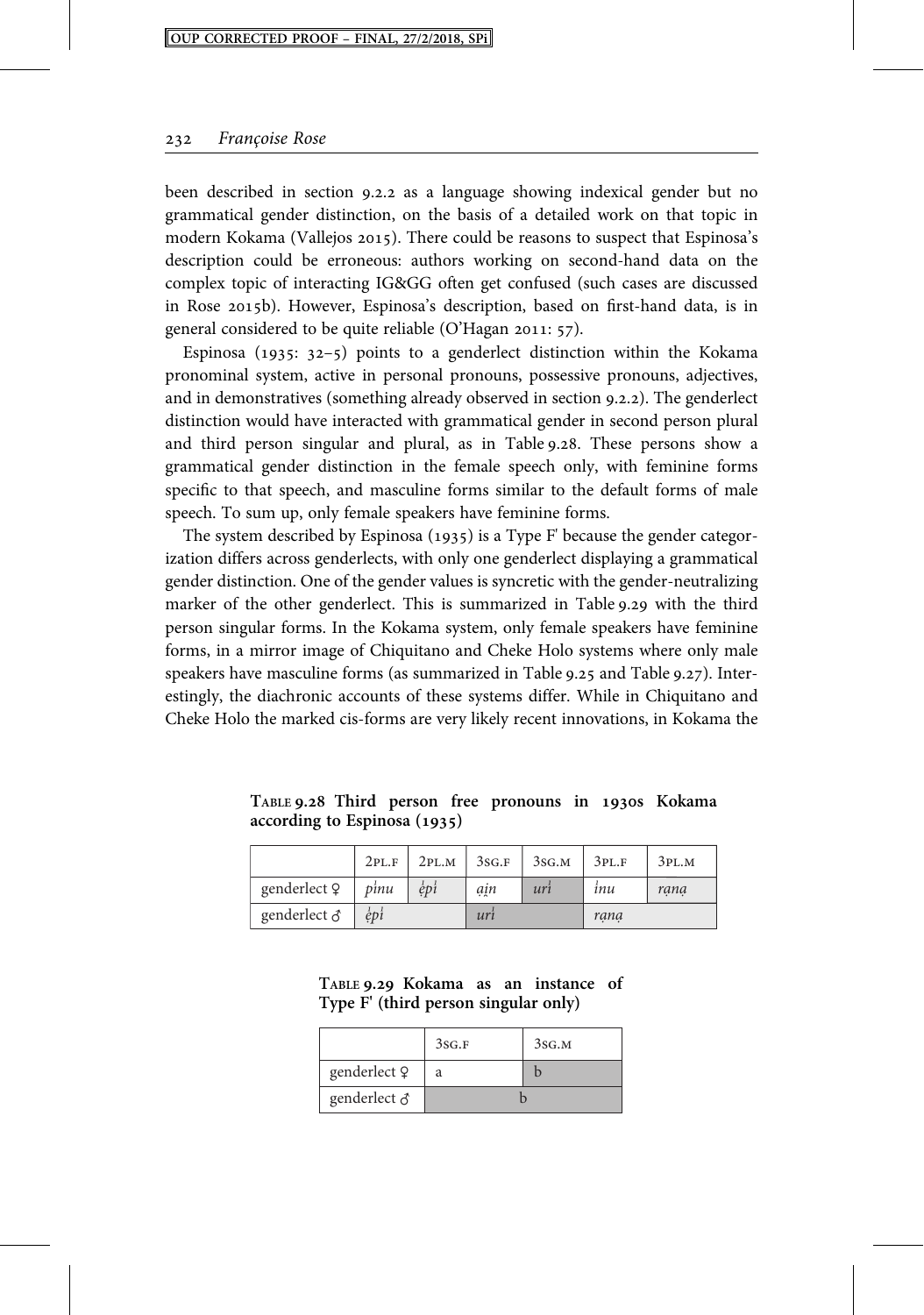**TABLE . Type F"**

|                         | gender x | class y of<br>controllers | gender z |
|-------------------------|----------|---------------------------|----------|
| genderlect <sup>o</sup> |          |                           |          |
| genderlect $\delta$     | a        |                           |          |

marked cis-forms ('feminine in female speech') are inherited, while the unmarked forms (the ones used in the male speech) are not (O'Hagan 2011:  $57$ ).<sup>12</sup>

Type  $F'$  { $-same$ ; +total;  $-absent$ } is a non-canonical type of interacting IG&GG, and the consequences of the pragmatic condition for variation (the genderlect distinction) are drastic: only one genderlect has a gender system.

Type F" is the other attested subtype of Type F. In Type F'', both genderlects show the same number of values and the same markers for these values. However, a class of ambigeneric controllers shows different gender assignment in each genderlect, as summarized in Table 9.30.

Garifuna is the only example of Type F". It is an exceptional system, in that the way gender is assigned to the ambigeneric class of controllers is truly unexpected. In traditional Garifuna,<sup>13</sup> gender of the speaker is indexed in the lexicon, within first and second person free pronouns, particles for 'yes' and 'no', and some gender agreement markers (11).

- $(11)$  Garifuna (de Pury 2003) a. würinauga / gúñaru
	- 'yesterday ♀ / yesterday ♂'
	- b. buguya / amürü 'you ♀ / you ♂'
	- c. uá / inó  $'no$  ? / no  $\lambda$ '

Garifuna also shows grammatical gender with a formal distinction between masculine and feminine. Gender is marked by the third person pronominal agreement markers on nouns, modifiers, demonstratives, and verbs. Nouns referring to animates, as well as concrete entities like flora, fauna, rivers, and manufactured items, are assigned the same gender, either masculine or feminine, by all speakers (see Taylor 1951 for details, 1959).

<sup>&</sup>lt;sup>12</sup> O'Hagan's (2011: 57) hypothesis is the following: 'I posit that women may have acquired the male person-markers in addition to maintaining native Tupí-Guaraní pronominal forms. Forms inherited from male speakers were subsequently reanalyzed as actually referring to males. Men, on the other hand, did not acquire the female forms.' 13 According to Munro (2013) and Haurholm-Larsen (2016), male speech is rarely used nowadays.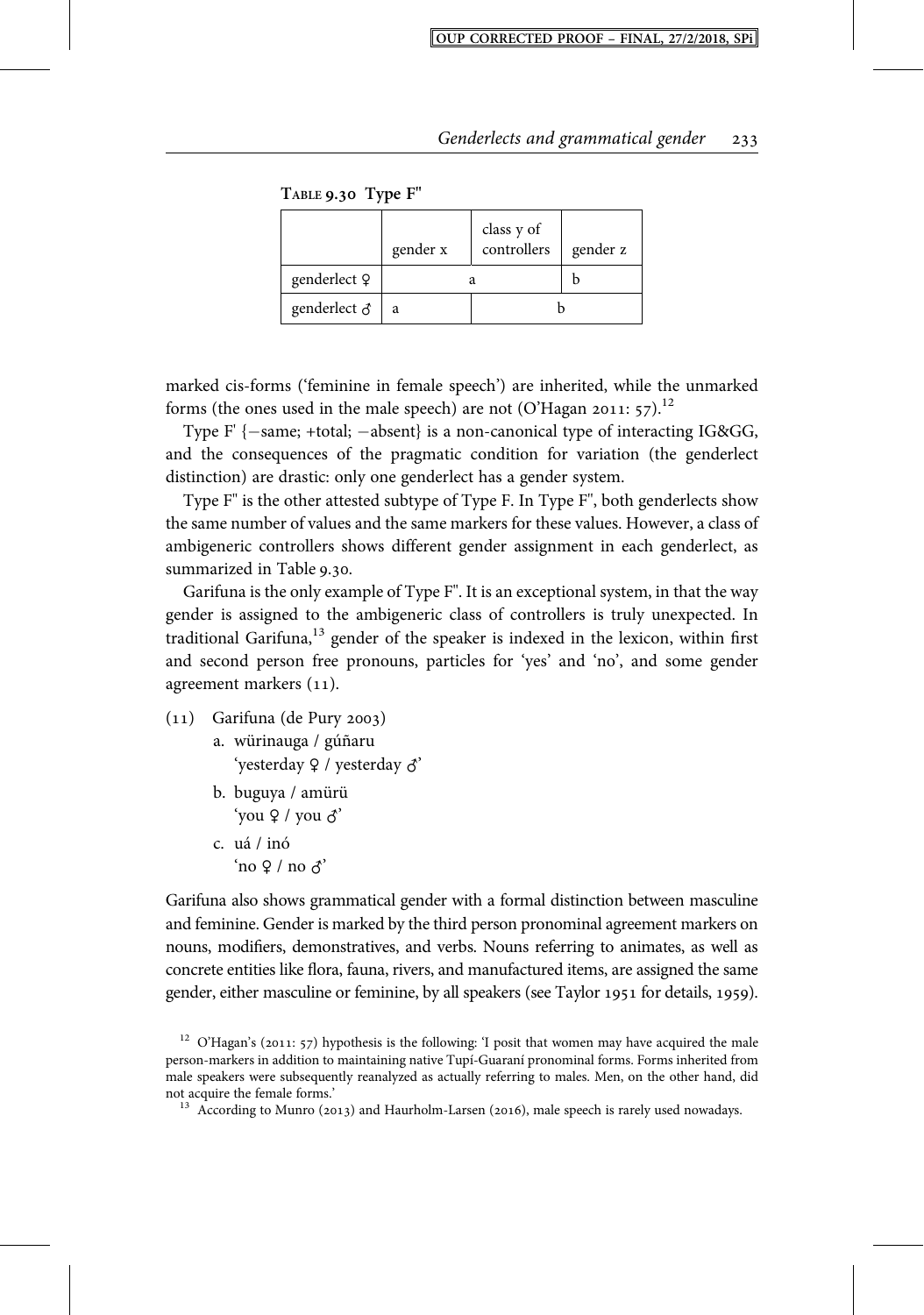Example  $(12)$  shows that both genderlects share the assignment of the masculine and feminine values to gendered nouns, both for masculine and feminine markers.

- $(12)$  Garifuna (de Pury 2003) a. wáirit-i aunli l-é.  $big-3M$   $dog$   $3M-DEM$ 'This male dog is big.'  $\varphi$  /  $\varphi$ 
	- b. wáirit-un aunli t-ó  $big-3F$   $dog$   $3F-DEM$ 'This female dog is big.'  $\frac{1}{2}$  /  $\frac{1}{2}$

The interaction of grammatical gender and indexical gender in Garifuna lies first in the assignment of grammatical gender to abstract nouns, second in the gender assignment to expletive and impersonal pronominal markers in some syntactic constructions, and third in the agreement with plural inanimate nouns.

First, abstract nouns are ambigeneric (de Pury 2003; Taylor 1951, 1959). Both masculine and feminine can be assigned to them, and this assignment differs depending on the gender of the speaker. Surprisingly, the gender that is assigned is the opposite gender to that of the speaker.

All nouns having abstract referents (such as those meaning 'dance', 'night', 'jealousy', and all verbal nouns) are treated as masculine by the women and as feminine by the men; and this also applies to such impersonal reference as is indicated by the 'it' of Eng. it is late, it is raining, it is good to see you, etc. (Taylor 1977: 60)

Interestingly, this unexpected gender system is canonical at the genderlect level. Each genderlect has only two gender values, which are assigned to partially different items. This system is exemplified in  $(13)$ , showing that Garifuna female speakers use masculine agreement and traditional male speakers use feminine agreement with the abstract noun idemual 'help'.

- $(13)$  Garifuna (de Pury 2003:159) a. Gúndan-tina **t**-au idemual **t**-ó.  $h$ appy-1SG 3F-with help 3F-DEM 'I am happy with this help. ♂' b. Gúndan-tina **l**-au idemual **l**-é.
	- happy-18G  $_3$ M-with help  $_3$ M-DEM 'I am happy with this help. ♀'

Second, gender is also assigned to expletive or impersonal pronominal markers in some specific syntactic constructions in this unexpected manner, i.e. depending on the gender of the speaker. Munro  $(2013)$  gives examples of an oblique-subject construction, which has an expletive/impersonal subject agreement marker  $(14)$ .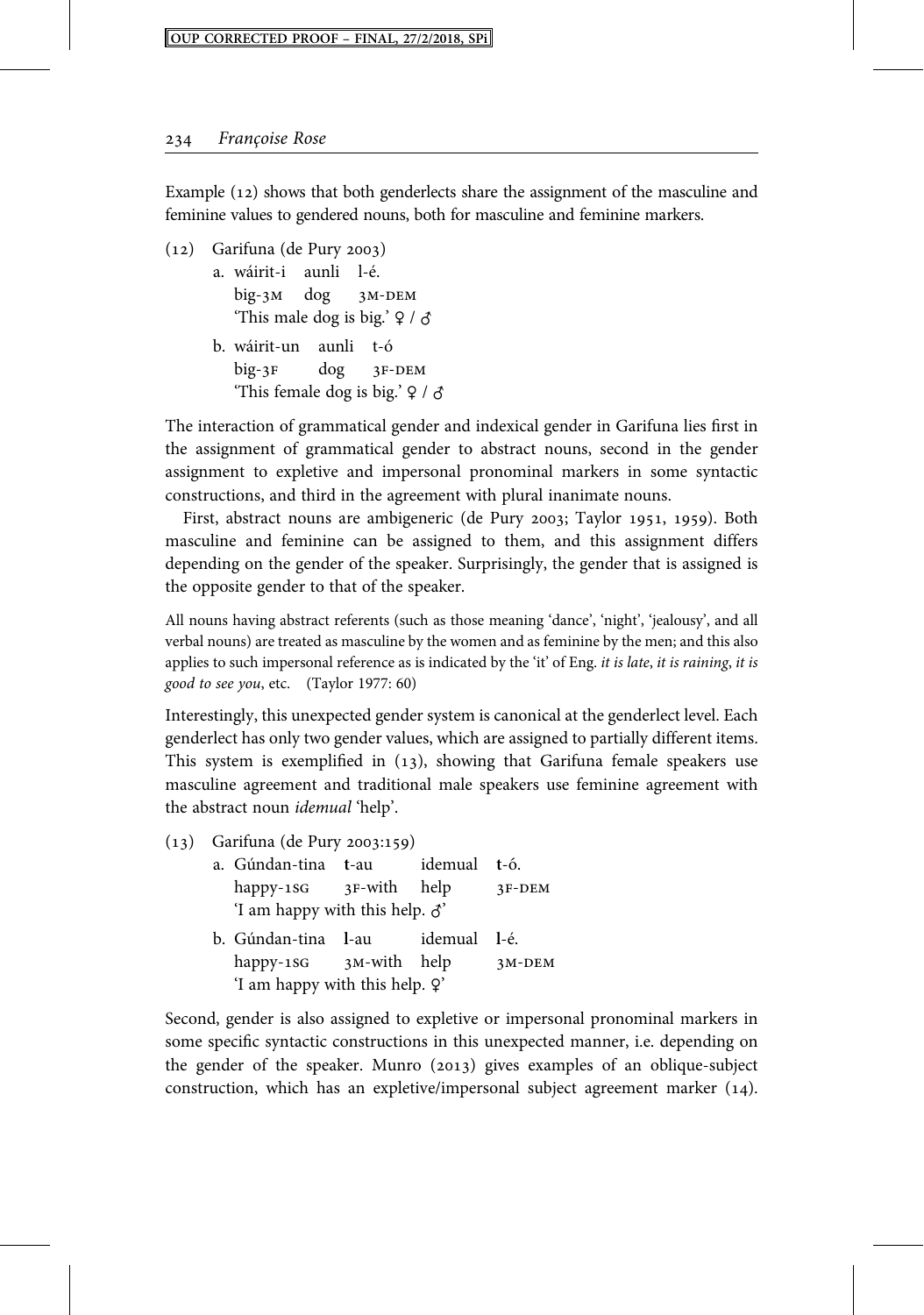This marker is systematically masculine in female speech and feminine in male speech. Therefore, this cannot be considered a case of non-canonical agreement on specific targets, since gender assignment is regular within a genderlect, whatever the gender of the nouns in the sentence.

 $(14)$  Garifuna (Munro 2013)

| a. Chú-ti             | t-áu | Zanaira.                         |
|-----------------------|------|----------------------------------|
|                       |      | $Smart-3M$ 3F-INSTR Zanaira(F)   |
| 'Zanaira is smart. ?' |      |                                  |
|                       |      |                                  |
| b. Chú-tu             | t-áu | Zanaira.                         |
|                       |      | $Smart-3F - 3F-INSTR Zanaira(F)$ |

Third, in the male speech, number marking of inanimate referents is also realized by recruiting the gender value opposite to the gender of the speaker (Haurholm-Larsen 2016: 292-3; Munro 2013).

| (15) |                                              | Garifuna (Haurholm-Larsen 2016: 292)        |          |
|------|----------------------------------------------|---------------------------------------------|----------|
|      | a. agányeha n-á-l-i                          |                                             | muréy    |
|      | buy                                          | $1SG-PERF-TAM-3M$ nance(M)                  |          |
|      |                                              | 'I bought the nance (fruit sp.). $\delta$ ' |          |
|      | b. agányeha n-á-r-u                          |                                             | muréy    |
|      | buy                                          | 1SG-PERF-TAM-3F                             | nance(M) |
|      | 'I bought the nances (fruit sp.). $\delta$ ' |                                             |          |

Table 9.31 summarizes the first two quirks in the system. There are three types of controllers at the language level (masculine, feminine, and ambigeneric), but only two gender values are implemented in each genderlect. The ambigeneric controllers behave as masculine and feminine, depending on the gender of the speaker.

Since the two Garifuna genderlects share the number and labels of the values, but differ in the gender assignment for a class of controllers, Garifuna is an instance of Type F" (Table 9.30). It shows syncretism of ambigeneric controllers with the feminine in one genderlect and with the masculine in another. The fact that the gender assigned to this category of trigger is opposite to the gender of the speaker is an oddity of that particular instance of Type F" rather than a fundamental characteristics

**TABLE . Garifuna third person agreement prefixes**

|                     | masculine | ambigeneric | feminine |
|---------------------|-----------|-------------|----------|
| genderlect Q        |           |             |          |
| genderlect $\delta$ |           |             |          |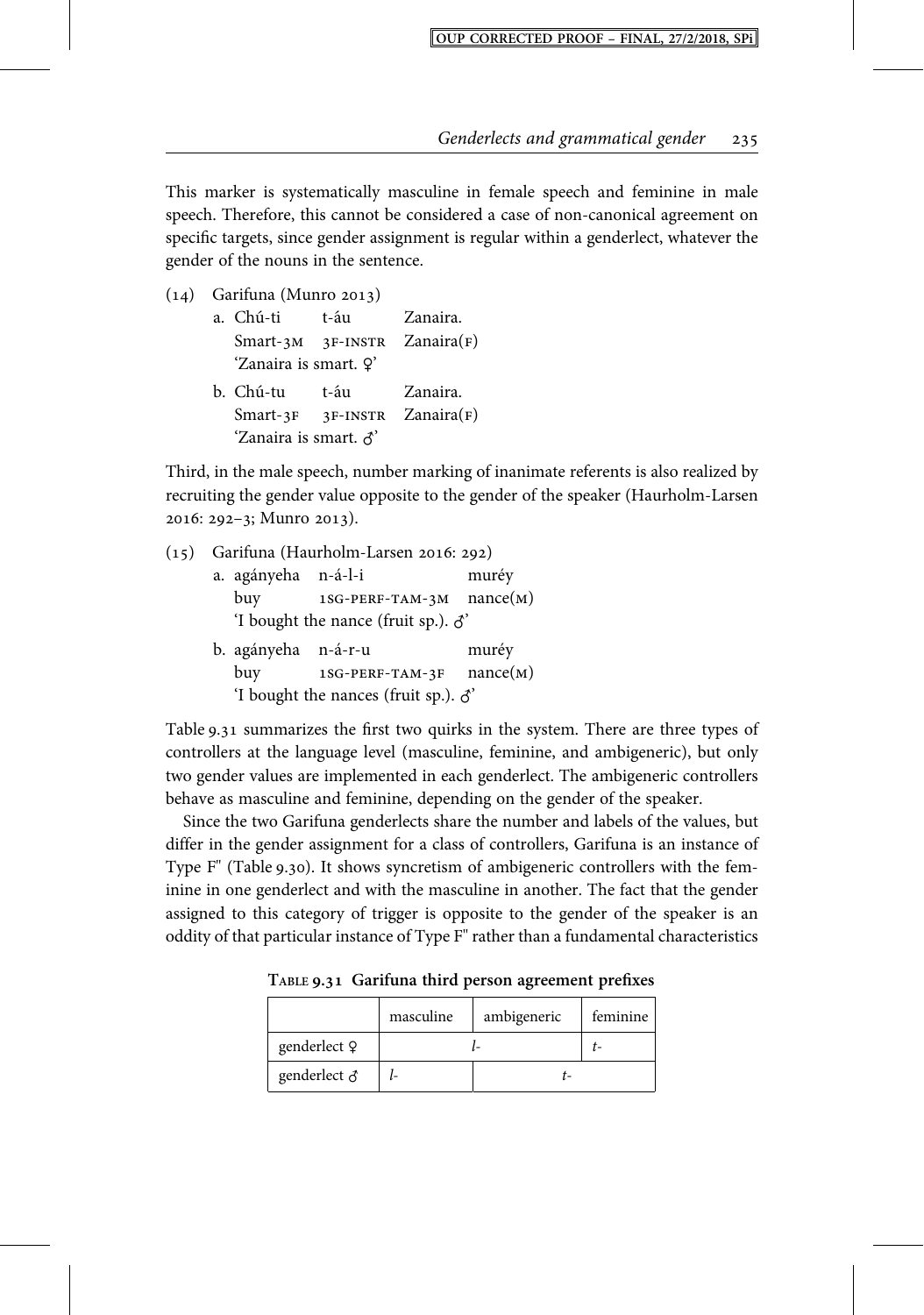of this type. Though not attested, I posit the possibility of having an instance of Type F" with an ambigeneric category consisting of elements that are assigned to one gender or the other on semantic grounds or in an arbitrary fashion, rather than on pragmatic grounds such as the gender of the speaker.

The Garifuna gender system is an innovation, most Arawak languages having a simpler feminine/non-feminine distinction (Aikhenvald 1999; Taylor 1951, 1959). The genderlect system is also an innovation, due to the contact history of Island Carib, of which Garifuna is an offspring (Taylor and Hoff 1980). There is no exact knowledge of how this third gender category came into existence, nor when genderlects started to play a role in gender marking, since earlier documentation of Island Carib already shows this interaction (Breton 1999).

Type F" is a highly non-canonical type of interacting IG&GG because gender assignment is variable for a subset of controllers, and depends on a pragmatic condition (the gender of the speaker) in a non-arbitrary fashion.

#### **. Type G {same; total; +absent}**

Type G is the type of interacting IG&GG that shows a different gender categorization across genderlects without cross-genderlect syncretism. The genderlect distinction applies only to some values. Type G is summarized in Table  $9.32$ .

Type G is only found in Yanyuwa, an Australian language with noun classes. Noun classes are essentially marked in personal and demonstrative pronouns—by pronominal prefixes on nouns and verbs; by pronominal suffixes found on a few items; and by special prefixes on nouns and noun modifiers. The Yanyuwa noun class system consists of six values in the male speech, and seven in the female speech (Kirton ). Five of the noun classes are common to the two genderlects, and are identically marked across genderlects: these are the female, feminine, food, arboreal, and abstract classes. Male speech additionally shows a male–masculine class, while female speech shows two additional classes: male and masculine.<sup>14</sup>

|              | gender x | gender y | gender z |
|--------------|----------|----------|----------|
| genderlect 1 |          |          |          |
| genderlect 2 |          |          |          |

**TABLE . Type G**

<sup>&</sup>lt;sup>14</sup> The male class comprises male humans and other male entities that are included in the kinship system or are in close association with people. The masculine class comprises male members of species for which sex is distinguished, and most other nominal items in the language (Kirton 1988: 115). It functions as a default class. Men fuse these two classes into a single class.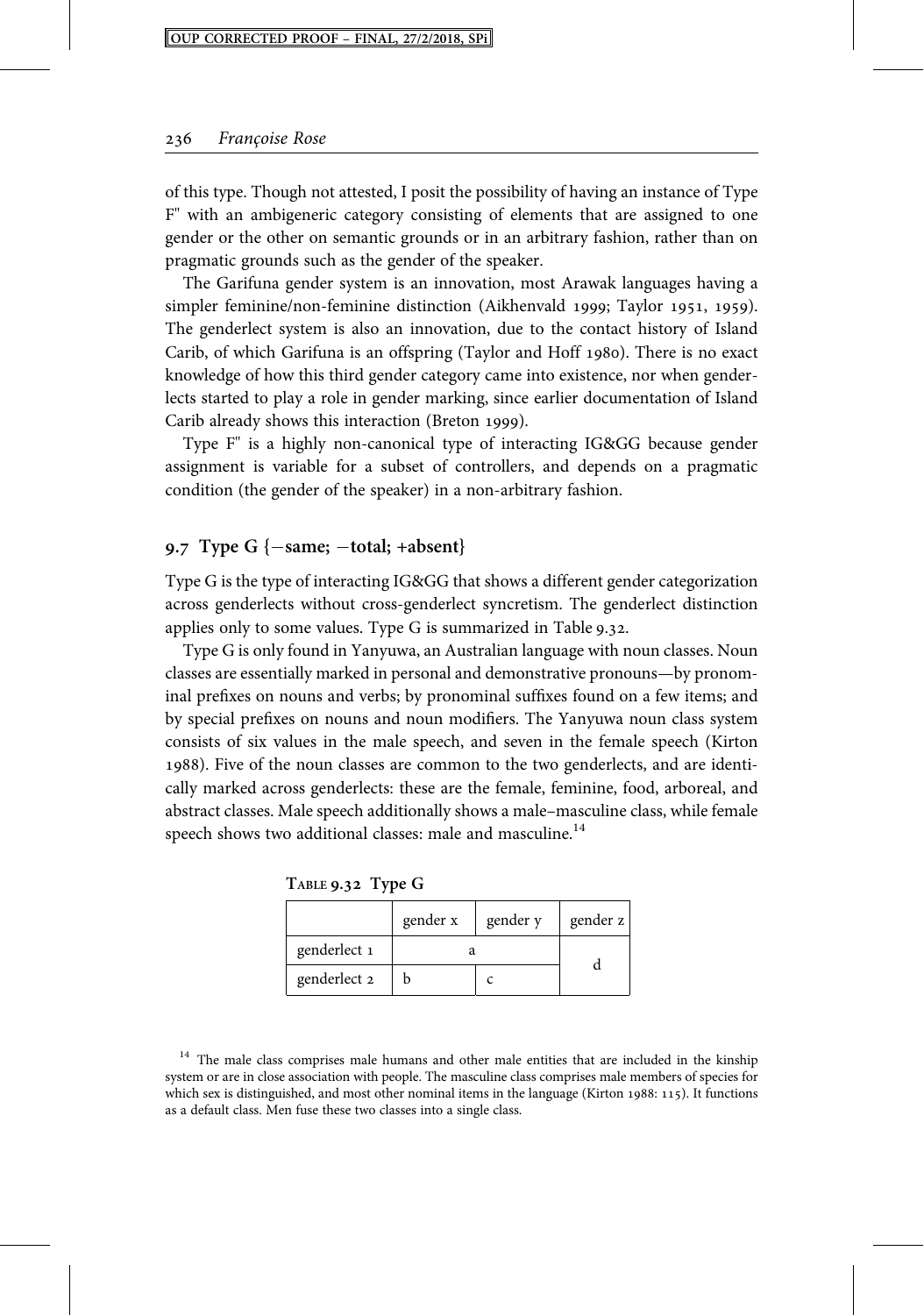|              | male                         | masculine                    |
|--------------|------------------------------|------------------------------|
| genderlect Q | nya-, nya-, nyu-, nyu-       | $\emptyset$ -, ji-, ji-, ji- |
| genderlect & | $\emptyset$ -, ki-, ki-, ki- |                              |

**TABLE . Some Yanyuwa class prefixes**

Note: Each value is encoded by a set of class-marker prefixes that depend on the case of the noun: nominative, dative, ergative-allative, and ablative.

The super-value 'male–masculine' of male speech is distinguished from the two sub-values in female speech by means of class prefixes (Table  $9.33$ ),<sup>15</sup> functioning essentially as possessive prefixes on nouns, subject marking on intransitive verbs, and object marking on transitive verbs. The next section shows that on other targets, the agreement system exhibits cross-genderlect syncretism.

This distinct categorization across genderlects is exemplified with dative noun phrases in example (16). Women use different class prefixes on rduwarra 'initiated man' and buyuka 'fire', while men use the same class prefix on these two nouns.

- $(16)$  Yanyuwa (Kirton 1988: 115)
	- a. nyu-rduwarra-wu MALEQ-initiated\_man-DAT 'for the initiated man ♀'
	- b. ji-buyuka-wu MALE+MQ-fire-DAT 'for the fire ♀'
	- c. ki-rduwarra-wu MALE∂-initiated\_man-DAT 'for the initiated man ♂'
	- d. ki-buyuka-wu  $MALE+M\vec{C}$ -fire-DAT 'for the fire  $\lambda$ '

Table 9.34 illustrates how indexical gender interacts with grammatical gender on some targets in Yanyuwa, resulting in a different categorization across genderlects but no cross-genderlect syncretism. Kirton (1988) suggests that this situation results from the loss of masculine class markers in the male speech.<sup>16</sup>

<sup>&</sup>lt;sup>15</sup> Except in the nominative where 'male–masculine' is zero-marked.<br><sup>16</sup> In the paradigm of possessive prefixes for body part nouns, a rare masculine prefix can be used in male speech. If this is taken into account in this paradigm, then the distinction between masculine and male classes is attested across genderlects (Kirton 1988: 115).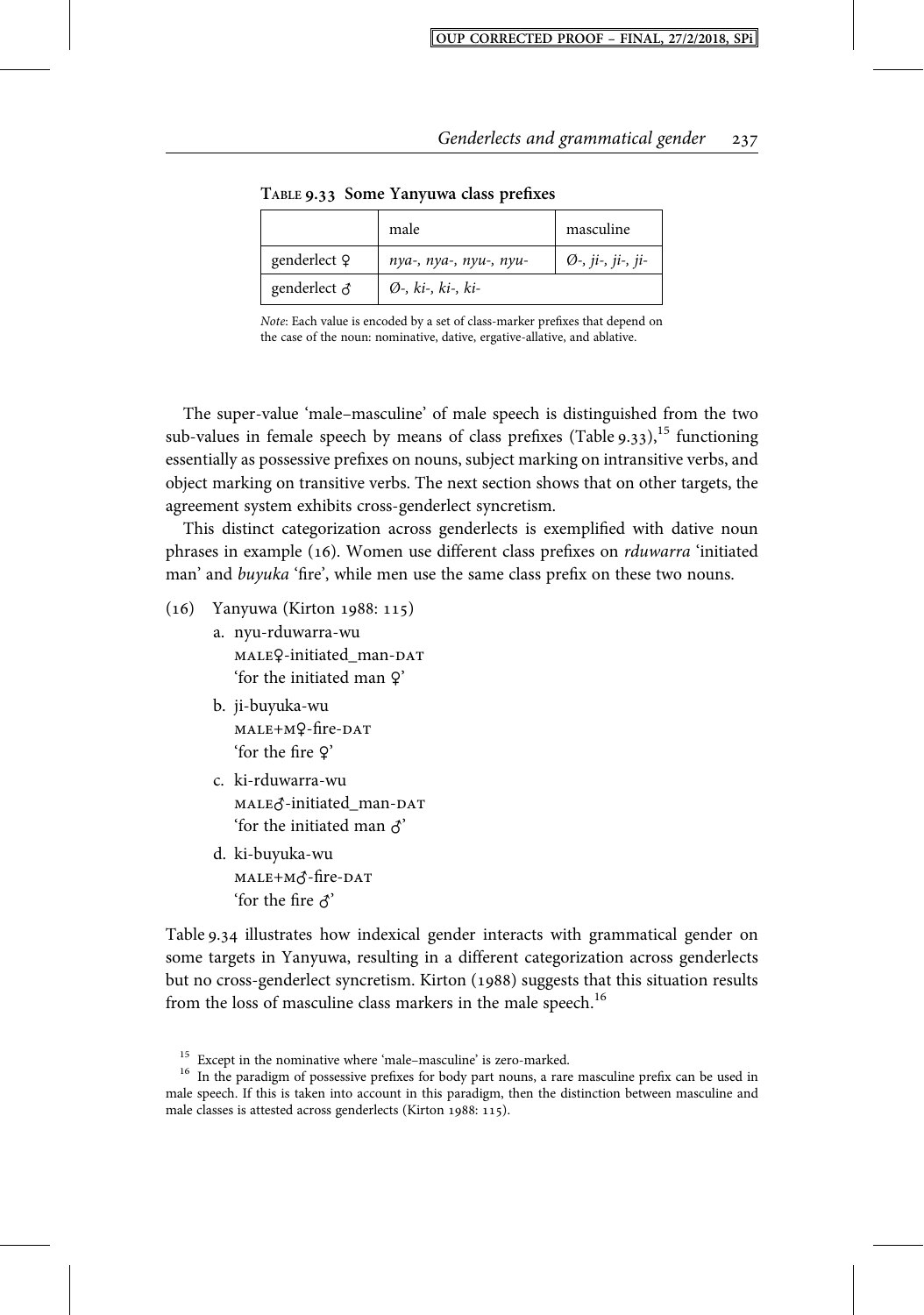|                       | male | masculine | female | feminine food | arboreal | abstract |
|-----------------------|------|-----------|--------|---------------|----------|----------|
| genderlect $9 \mid a$ |      |           |        |               |          |          |
| genderlect $\delta$   |      |           |        |               |          | h        |

**TABLE . Yanyuwa as an instance of Type G (class prefixes)**

Type G is a non-canonical interacting IG&GG system, because gender assignment is variable in part of the gender system and depends on the gender of a speech act participant  $\{-\text{same}; -\text{total}; +\text{absent}\}.$ 

#### **. Type H {same; total; absent}: The least canonical type**

In Type H, indexical gender interacts with grammatical gender, leading to a different gender categorization across genderlects and some cross-genderlect syncretism between distinct values (Table 9.35).

Type H is illustrated by a subsystem of Yanyuwa, three Oto-Manguean languages, and one of Wolff 's accounts of Yuchi.

Yanyuwa has been described above as showing a Type G of interacting IG&GG on some targets. On other targets, it shows Type H, because some cross-genderlect syncretism is observed. As previously stated in section 9.7, the Yanyuwa female speech distinguishes male and masculine classes, while the male speech only has a super-value covering 'male' and 'masculine'. In the class prefixes, these different values are distinctly marked. In personal and demonstrative pronouns, subject prefixes on transitive and reflexive verbs, and pronominal suffixes, the marking follows a different pattern (Kirton : ). The markers for the male super-value in the male speech are syncretic with the markers for the male subclass of female speech (Table  $9.36$ ). The analysis of the Yanyuwa gender system for these targets is summarized in Table 9.37. The only form that is not shared across genderlects is a trans-form (masculine in the female genderlect). As mentioned in section 9.7, this situation is supposed to result from the loss of the masculine value in the male speech.

**TABLE . Type H**

|              | gender x | gender y | gender z |
|--------------|----------|----------|----------|
| genderlect 1 |          |          |          |
| genderlect 2 | a        |          |          |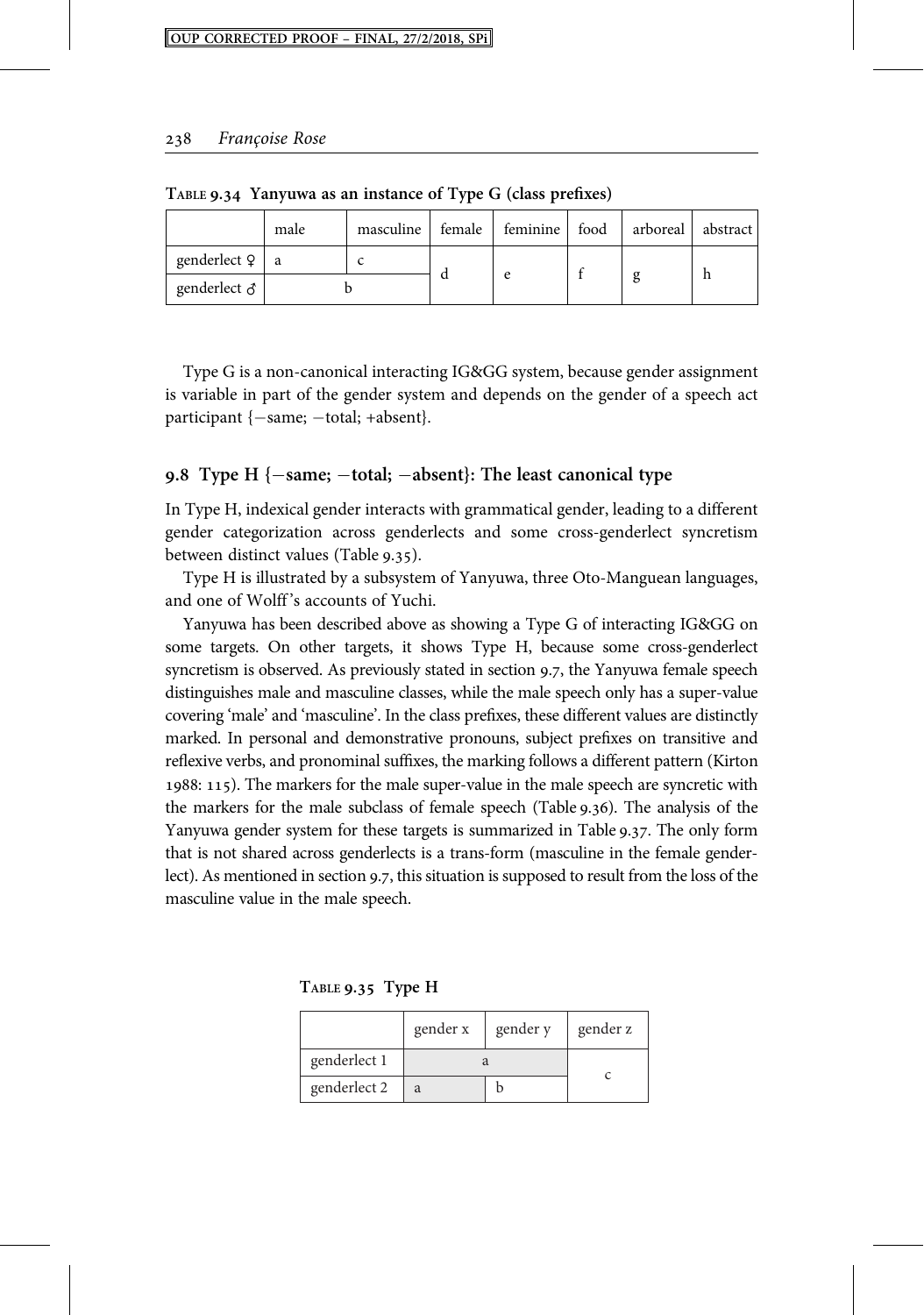|              | male | masculine |  |
|--------------|------|-----------|--|
| genderlect Q | yiwa | alhi      |  |
| genderlect & | yiwa |           |  |

**TABLE . Yanyuwa nominative male and masculine personal pronouns**

|  | TABLE 9.37 Yanyuwa as an instance of Type H (pronouns) |  |  |  |
|--|--------------------------------------------------------|--|--|--|
|--|--------------------------------------------------------|--|--|--|

|                     | male | masculine female feminine food arboreal |  |  | abstract |
|---------------------|------|-----------------------------------------|--|--|----------|
| genderlect ?        | a    |                                         |  |  |          |
| genderlect $\delta$ |      |                                         |  |  |          |

**TABLE . s Yuchi third person pronouns (actor forms not included) according to Wolff (), organized in sub-values**

|                         | Yuchi<br>not older   older | Yuchi<br>masculine   masculine   feminine   feminine | Yuchi Yuchi<br>not older   older |    |     | Yuchi.pl non-Yuchi non- | Yuchi.pl |
|-------------------------|----------------------------|------------------------------------------------------|----------------------------------|----|-----|-------------------------|----------|
| genderlect $9 \mid sPe$ |                            | 0:                                                   |                                  | se | he: | we                      | we:      |
| genderlect ♂            |                            | hõ                                                   | se                               |    |     |                         |          |

When taking into account all possible targets of grammatical gender, Yanyuwa is even less canonical: the IG&GG interaction differs depending upon the target. Crossgenderlect syncretism is absent when the targets are class prefixes and present in the pronominal paradigm.

The second case of Type H is 1920s Yuchi. The Yuchi gender system has already been introduced in section 9.5. Depending on the analysis, gender in third person pronominals is considered to be categorized identically or differently across genderlects. One of Wolff 's accounts of the system does not presuppose that male and female speakers share the same gender values. Table 9.38 shows that where women have one category 'Yuchi feminine', men have two: 'Yuchi feminine older' and 'Yuchi feminine not older'. Conversely, where men have one category 'Yuchi masculine', women have two: 'Yuchi masculine older' and 'Yuchi masculine not older'. So transvalues are more finely categorized (with the additional parameter of relative age) than cis-values. Whatever the analysis in terms of values, there is always some crossgenderlect syncretism going on: the 'Yuchi feminine not older' of the male speech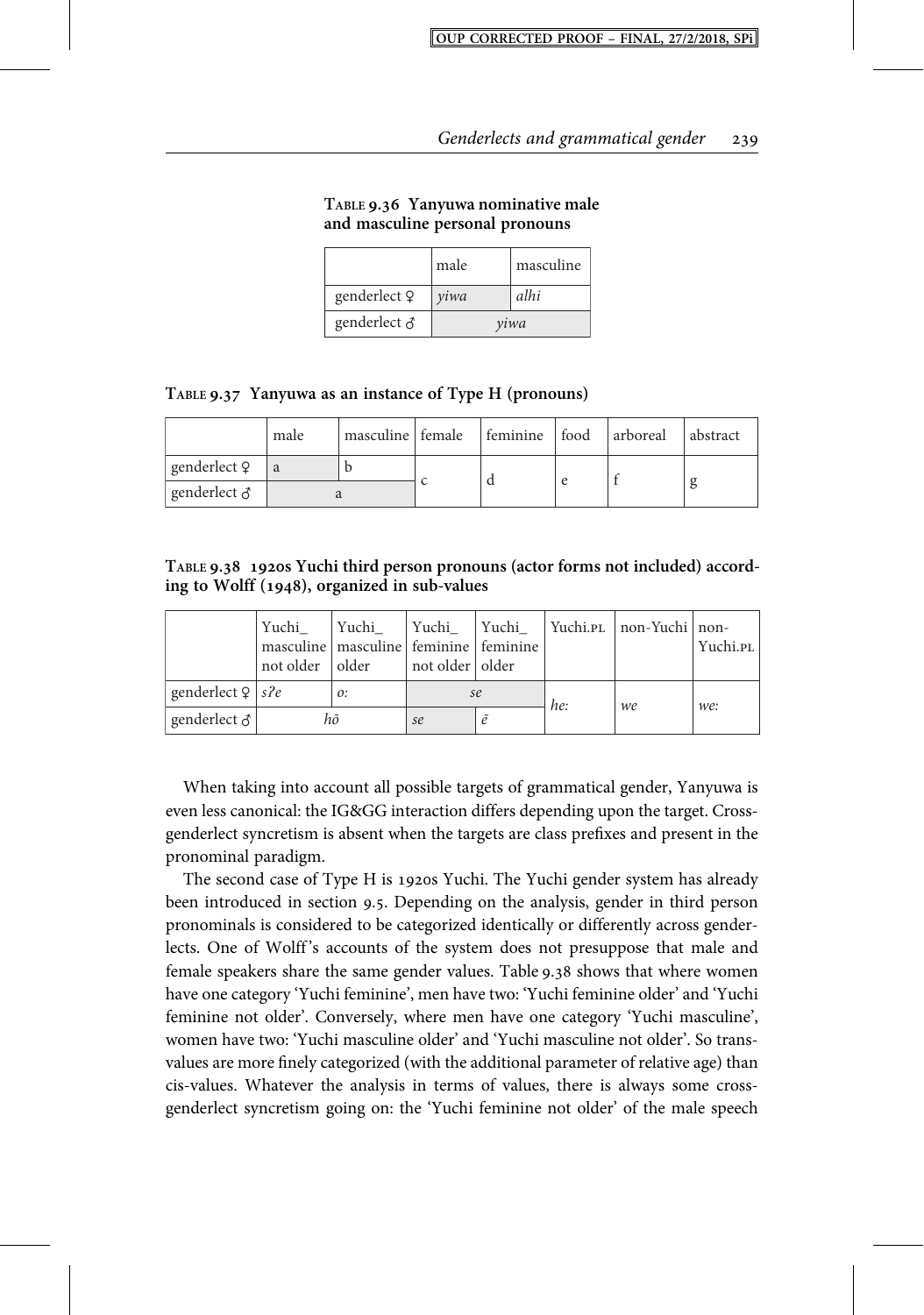|                     | Yuchi<br>not older   older | Yuchi<br>masculine   masculine   feminine   feminine | Yuchi   Yuchi<br>  not older   older |  | Yuchi.pl   non-Yuchi   non- | Yuchi.pl |
|---------------------|----------------------------|------------------------------------------------------|--------------------------------------|--|-----------------------------|----------|
| genderlect $9   a$  |                            |                                                      |                                      |  |                             | m        |
| genderlect $\delta$ |                            |                                                      |                                      |  |                             |          |

TABLE 9.39 1920s Yuchi as an instance of Type H

**TABLE . Partial Guelavía Zapotec pronominal paradigm (free forms)**

|                     | 3rd<br>familiar | 3rd<br>masculine | 3rd<br>honorific | 3rd<br>child | 3rd<br>animal | 3rd<br>inanimate |
|---------------------|-----------------|------------------|------------------|--------------|---------------|------------------|
| genderlect 9        | laab            |                  | laanv            | laaby        | laam          | ngui             |
| genderlect $\delta$ | laall<br>laab   |                  |                  |              |               |                  |

and the 'Yuchi feminine' of the female speech are in fact formally identical. Table 9.39 summarizes 1920s Yuchi as an instance of Type H.

The Oto-Manguean language Guelavía Zapotec is the third example of a Type H interacting IG&GG. Here the interaction is again found within the pronominal system and more specifically in the expression of third person. Jones and Church  $(1985)$  show a pronominal system with five basic values for third person, and an additional grammatical gender value in the male speech. Table 9.40 shows the third person free pronouns. The four common values are marked identically across genderlects. The fifth value, for familiar human reference, shows a genderlect distinction. A specific value for third person masculine is found in the male speech only. The laall form is said to be 'used only by men when referring to other men' (Jones and Church 1985: 10). It indicates both masculine gender of the referent and masculine gender of the speaker, and is thus what we call a cis-form.<sup>17</sup> This masculine sub-value specific to the male genderlect has a unique form, while the feminine sub-value is syncretic with the super-value that neutralizes gender in the female genderlect.

 $17$  It is also said to 'express familiarity between men who use them' (Jones and Church 1985: 10), which is ambiguous. This quote could be interpreted as laall being a marker of relational gender indexicality with a genderlect restricted to male speakers addressing male addresses (Type 3 gender indexicality). This is probably why it is referred to as a male-to-male form in the comparative work by Operstein (2003). The above quote could also just refer to the fact that the masculine–feminine distinction is specified only for a familiar referent, within a Type 1 gender indexicality system, where the gender of the speaker only is relevant. I am following this interpretation here.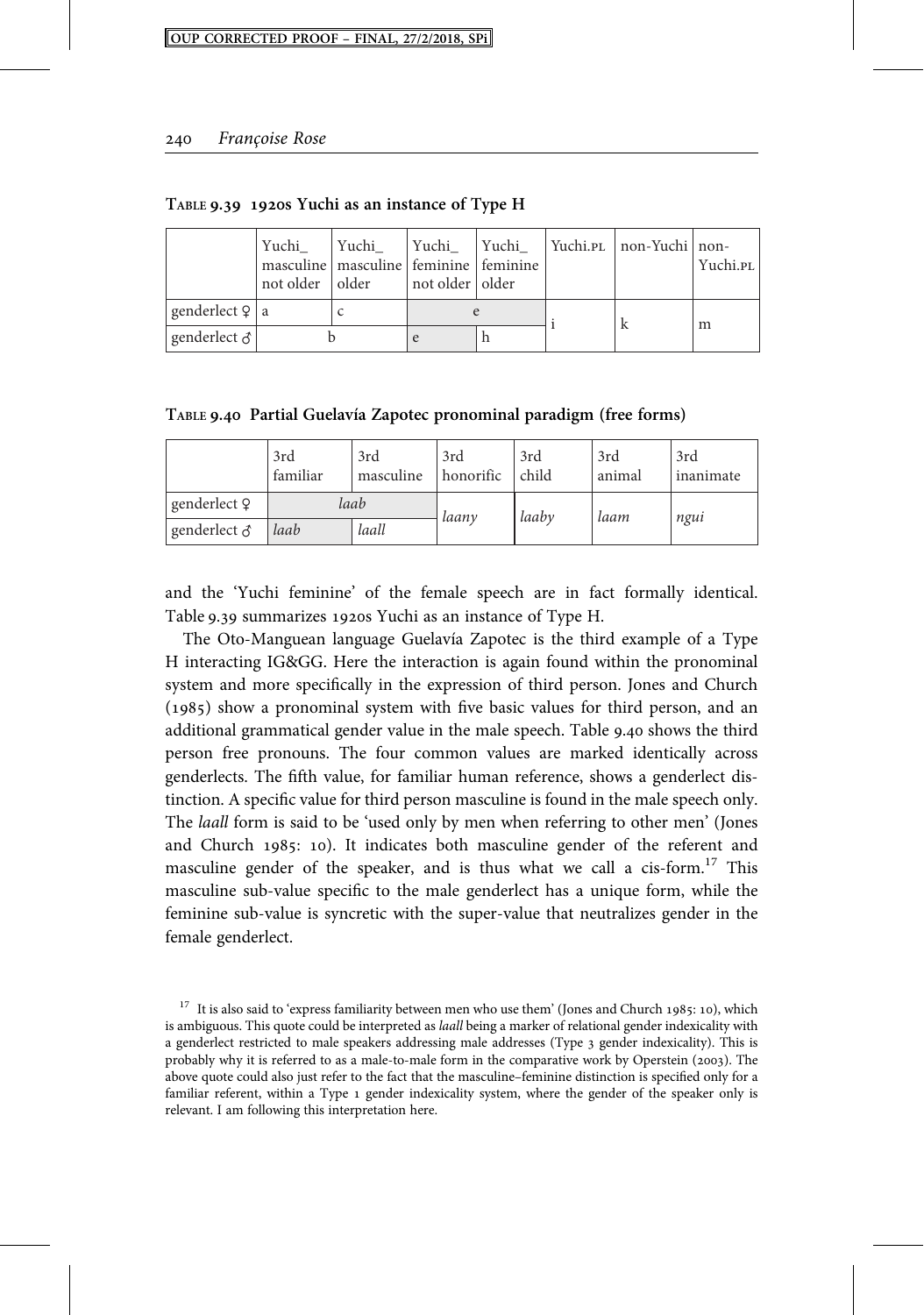|              | 3rd<br>familiar | 3rd<br>masculine | 3rd<br>honorific | 3rd<br>child | 3rd<br>animal | 3rd<br>inanimate |
|--------------|-----------------|------------------|------------------|--------------|---------------|------------------|
| genderlect ? |                 |                  |                  |              |               |                  |
| genderlect ♂ | a               |                  |                  |              |               |                  |

**TABLE . Guelavía Zapotec as an instance of Type H**

**TABLE . Partial Texmelupa Zapotec pronominal paradigm (free forms), based on Marlett ()**

|              | 3rd honorific 3rd honorific 3rd familiar 3rd familiar<br>feminine<br>and deity | masculine | masculine | feminine and<br>inanimate | 3rd animal |
|--------------|--------------------------------------------------------------------------------|-----------|-----------|---------------------------|------------|
| genderlect ? | mi                                                                             |           |           |                           | ma         |
| genderlect ♂ | mi                                                                             | vu        |           | ñi                        |            |

Table 9.41 summarizes how Guelavía Zapotec illustrates Type H of interacting IG&GG, with distinct categorization and syncretism across genderlects.

The fourth case of Type H interaction is found within the pronominal paradigm of another Oto-Manguean language called Texmelupa Zapotec (Marlett 1993). Table 9.42 shows that third person in Texmelupa Zapotec has three gender values in the female speech (animal; honorific and deity; familiar and inanimate), but four in the male speech (animal; honorific feminine and deity; masculine; familiar feminine and inanimate). Only the male speech distinguishes masculine and feminine. The female speech categorizes the masculine referents as either honorific or familiar. Table 9.42 illustrates this. The system shows one shared value with a shared marker (ma for animal), two cases of syncretism between a super-value in the female speech and a sub-value in the male speech, and a form for masculine present only in the male speech. This marked form is a cis-form. Operstein (2003) does not reconstruct grammatical gender in Proto Zapotec and considers the masculine pronoun to be an innovation in Texmelupa Zapotec.

Table 9.43 summarizes how Texmelupa Zapotec shows a Type H interaction of indexical gender with grammatical gender.

The last instance of H is Diuxi Mixtec, another Oto-Manguean language that shows a genderlect distinction in part of its pronominal paradigm (Table 9.44). Both genderlects share the values and markers for first person (not illustrated here), second person adult honorific, and third person adult feminine. The genderlects share the value, but not the marker, for second person familiar. The genderlects show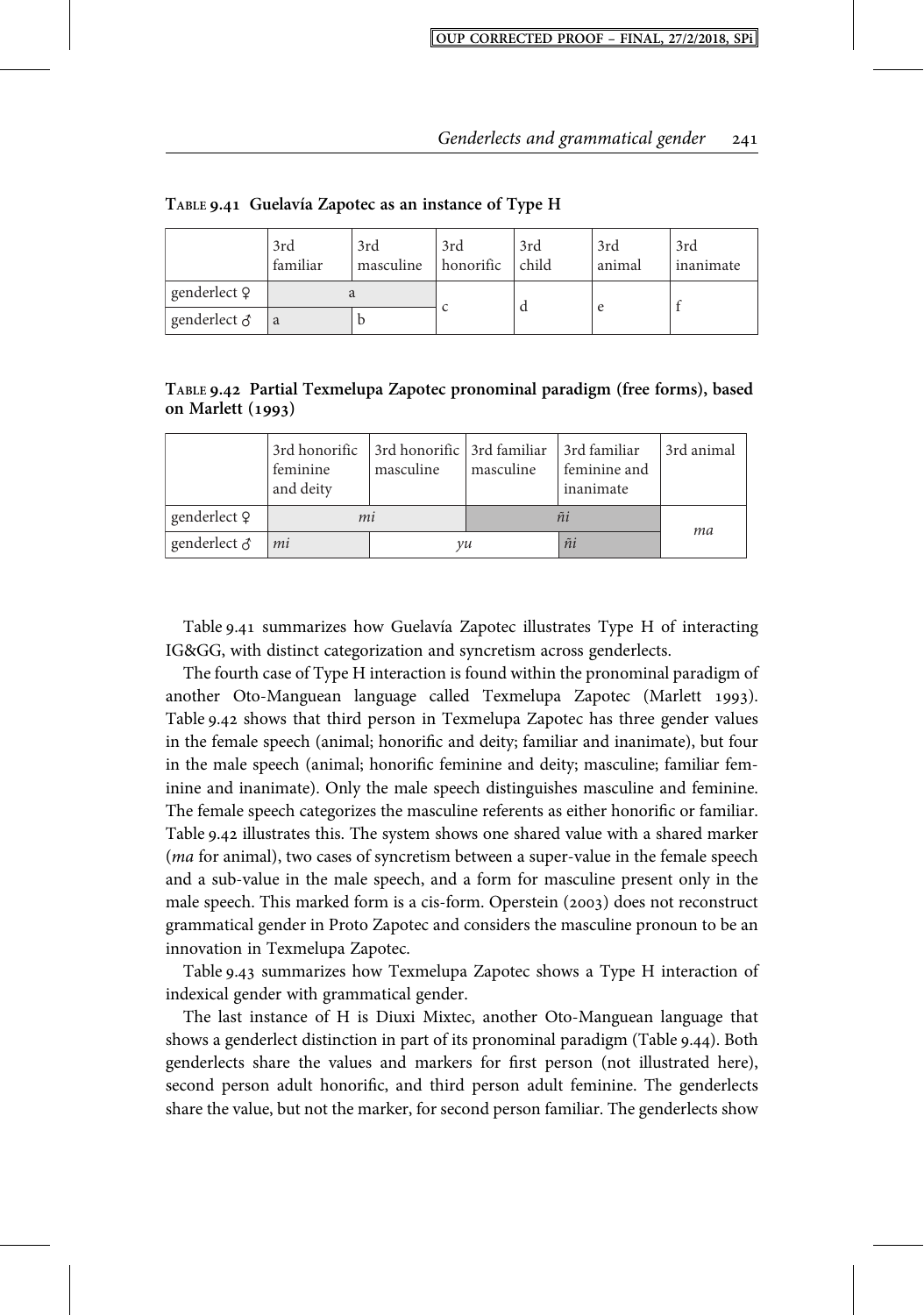|              | 3rd honorific 3rd honorific 3rd familiar 3rd familiar<br>feminine<br>and deity | masculine | masculine | feminine and<br>inanimate | 3rd animal |
|--------------|--------------------------------------------------------------------------------|-----------|-----------|---------------------------|------------|
| genderlect 9 |                                                                                |           |           |                           |            |
| genderlect ∂ | a                                                                              |           |           |                           |            |

**TABLE . Texmelupa Zapotec as an instance of Type H**

**TABLE . Diuxi Mixtec partial pronominal paradigm (Kuiper and Pickett )**

|              | 2nd<br>adult<br>honorific familiar | 2nd<br>adult | 2nd<br>adult<br>general | 2nd<br>child | 3rd<br>adult.F | 3rd<br>adult. <sub>M</sub> | 3rd<br>$ $ child. $M$ | 3rd<br>child. <sub>M</sub> |
|--------------|------------------------------------|--------------|-------------------------|--------------|----------------|----------------------------|-----------------------|----------------------------|
| genderlect ? | ndiší                              | vo?ó         | meén                    | meú          | meñá           | meté                       | meí                   |                            |
| genderlect & |                                    | ndo?ó        | meén                    |              |                |                            | meés                  | mei                        |

**TABLE . Diuxi Mixtec as an instance of Type H**

|                     | 2nd<br>adult<br>honorific familiar general | 2nd<br>adult | 2nd<br>adult | 2nd<br>child | 3rd | 3rd<br>adult. <sub>F</sub> adult. <sub>M</sub> child. <sub>M</sub> | 3rd | 3rd<br>child. <sub>M</sub> |
|---------------------|--------------------------------------------|--------------|--------------|--------------|-----|--------------------------------------------------------------------|-----|----------------------------|
| genderlect ?        |                                            |              |              | e            |     |                                                                    |     |                            |
| genderlect $\delta$ |                                            |              |              |              |     |                                                                    |     |                            |

different values in the rest of the system. The male speech has a super-value for second person general, while the female genderlect has two sub-values distinguished on the basis of age. The male speech also has a super-value for third person masculine (adult or child) distinct from both third adult feminine and third child feminine, while the female speech distinguishes third adult masculine, third adult feminine, and third child (of whatever gender). In the end, the two genderlects have the same number of values within third person, but these are categorized differently.

Table 9.44 shows that wherever the grammatical gender categorization differs, cross-genderlect syncretism is observed. There is no systemic regularity in the crossgenderlect differences: both genderlects have one super-value where the other shows two sub-values. Both therefore show additional markers for the sub-values that are not syncretic with the super-value: second child in the female genderlect, and third child masculine in the male speech. Table 9.45 summarizes the data of Diuxi Mixtec as a Type H of interacting IG&GG.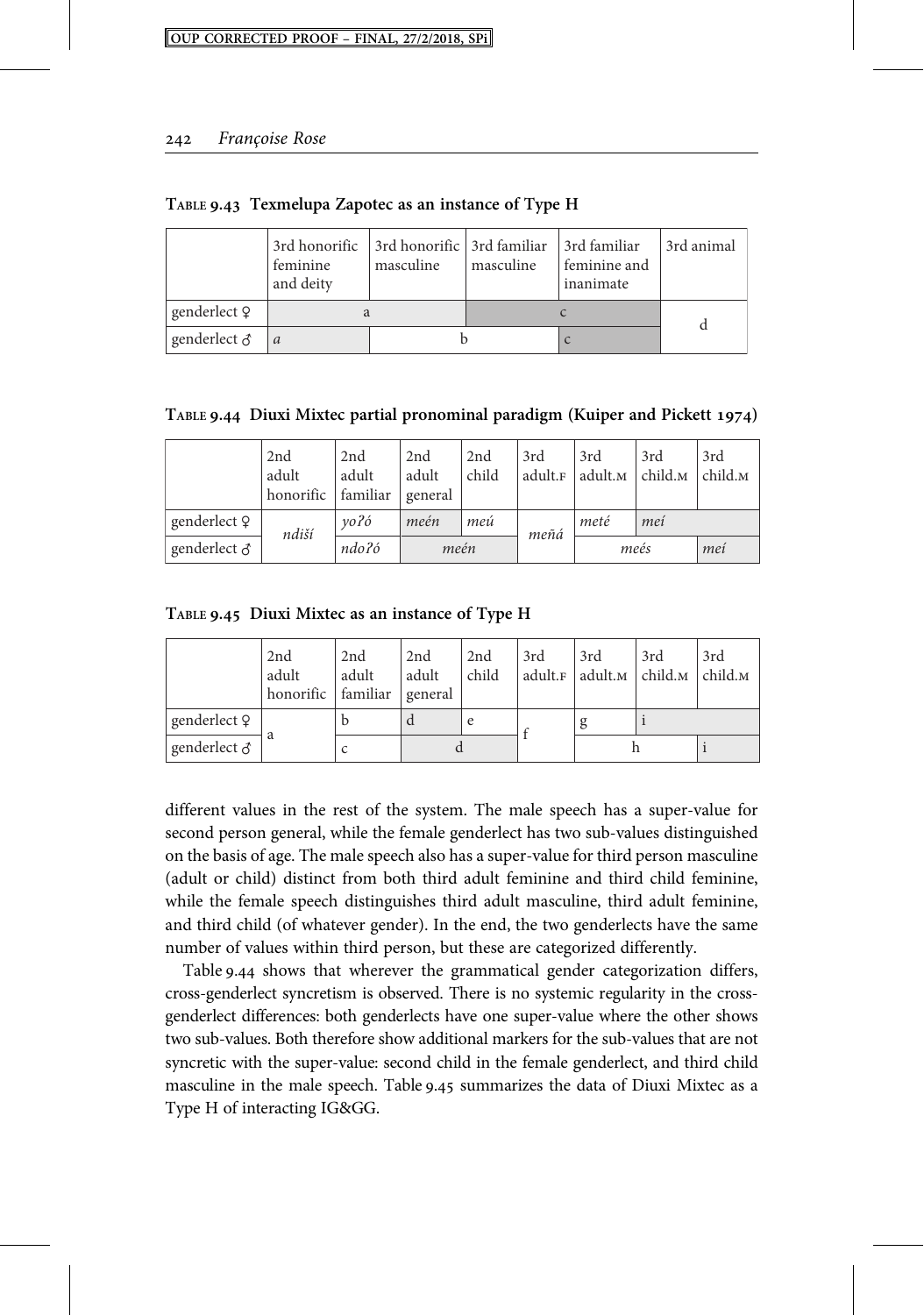In the five languages showing a Type H of interacting IG&GG, all shared values show shared markers across genderlects. The different categorization applies precisely in values for human referents. Syncretism is observed between super-values and one of their sub-values (but only for one super-value in 1920s Yuchi). The additional marker for the other sub-value is specific to a genderlect: in Yanyuwa and s Yuchi, it is a trans-form, while in the two Zapotecan languages it is a cis-form. In Diuxi Mixtec, it is difficult to conclude that there is such a marked form, because categorization results from the intersection of both gender and age. In 1920s Yuchi, the categorization is finer (integrating the relative age parameter) in the trans-values rather than in the cis-values. While the Yanyuwa system seems to result from loss of a grammatical gender distinction, the Zapotecan systems seem to result from innovation of a masculine–feminine distinction. Again, the diachronic origin of the Yuchi system is unknown.

Type H systems  $\{-\text{same}; -\text{total}; -\text{absent}\}$  are the most non-canonical interacting IG&GG systems: the pragmatic conditions of the genderlect distinction do not apply uniformly to the whole gender system. Only parts of this system show different values depending on the gender of the speaker, and cross-genderlect syncretism additionally blurs the relation between the gender systems and the two genderlects.

#### **. Discussion of the results**

This chapter presents and discusses languages in which genderlects interact with grammatical gender. Within a canonical typology of gender, the gender systems of these languages are non-canonical because gender marking is context-dependent. The gender of a speech act participant is a condition that shapes the gender markers and sometimes even the gender values.

The first result of this study is that the interaction of genderlects with grammatical gender is cross-linguistically rare, with twelve attested cases. This typological rarity results from the general rarity of genderlects, the non-universality of grammatical gender, and the logical independence of indexical gender and grammatical gender.

The second result is that the typology of interacting IG&GG systems is diverse and complex, with the more non-canonical types being attested more often. Table 9.46 shows the distribution of attested integrating IG&GG systems per type (the two parts of the Yanyuwa system that differs depending on the target, and the two accounts of the 1920s Yuchi system each count as  $0.5$ ). The typology consists of eight types, with two logically possible types not yet exemplified, to the present state of our knowledge. The fact that eight types were needed to account for only thirteen attested cases highlights how much diversity is observed in the IG&GG systems. Two facts are nevertheless worthy of discussion. The first fact is that the canon, i.e. the logically determined clearest system, is not very frequent, as expected within a Canonical Typology approach (Corbett and Fedden 2016: 497). It is instantiated by two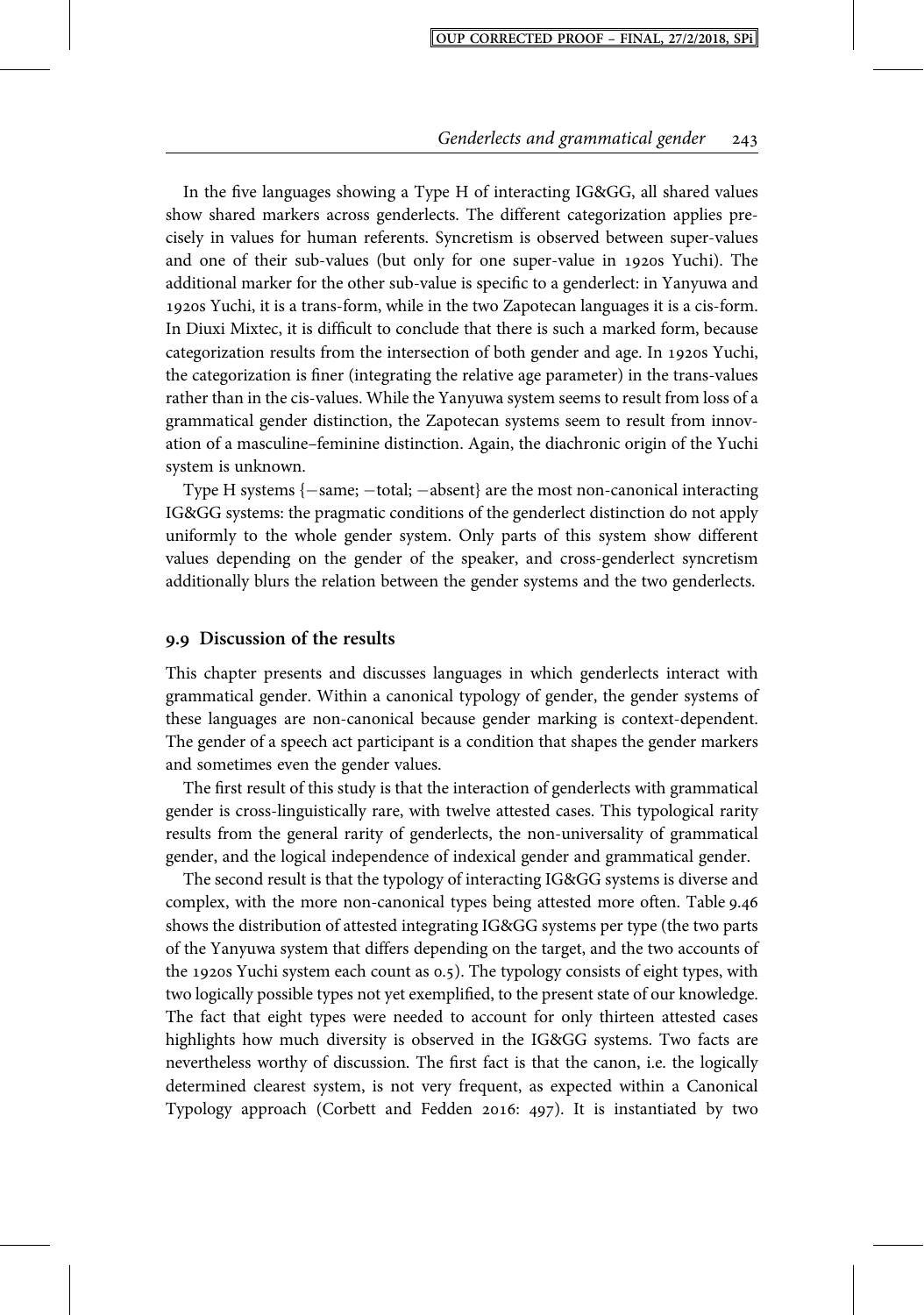| Type      | Same<br>categorization | Total<br>application of<br>genderlect | Absence of cross-<br>genderlect syncretism | Number of<br>accounted<br>cases |
|-----------|------------------------|---------------------------------------|--------------------------------------------|---------------------------------|
| A         | $+$                    | $+$                                   | $+$                                        | $\overline{2}$                  |
| B         | $+$                    | $^{+}$                                |                                            | $\Omega$                        |
| $\subset$ | $^{+}$                 |                                       | $^{+}$                                     | $\overline{2}$                  |
| D         | $+$                    |                                       |                                            | 0.5                             |
| E         |                        | $^{+}$                                | $+$                                        | $\Omega$                        |
| F         |                        | $+$                                   |                                            | 4                               |
| G         |                        |                                       | $^{+}$                                     | 0.5                             |
| H         |                        |                                       |                                            |                                 |

**TABLE . Distribution of attested accounts within the types of interacting IG&GG**

languages only. The second fact is more unexpected: a great majority of the attested cases instantiate Types F and H, which are highly non-canonical instances of interacting IG&GG (with regard to two or three parameters respectively). Indeed, Types F and H involve different gender values across genderlects, some of them being syncretic. Type F' is extreme in that only one of the genderlects shows a grammatical gender system. The Garifuna case of Type F" is completely unexpected: a class of controllers being assigned the gender opposite to the gender of the speaker. As a result, these systems are very difficult to describe, and authors (especially secondhand authors) often get confused (Rose 2015b).

The third group of results consists in the generalizations that can be drawn from the different attested instances of the types. First, one must note the frequent correlation of  $\{-\text{absent}\}$ , i.e. the presence of cross-genderlect syncretism, with  $\{-\text{same}\},$  i.e. a different grammatical gender categorization across genderlects. It is not an absolute correlation, since one account of 1920s Yuchi (Type D) shows crossgenderlect syncretism within a system in which both genderlects share the same grammatical gender categorization. The otherwise strongly attested correlation could actually be used as an argument supporting Wolff's  $(1948)$  other account of 1920s Yuchi as Type H rather than as Type D. Second, even though Types E to H are defined as showing a different grammatical gender categorization across genderlects—this is the property $\{-\text{same}\}$ —they always happen to share a number of gender values, at least one. We also note that the formal markers indexing gender affect only the values that are not equivalent across genderlects. The values that are common to both genderlects always show common encoding.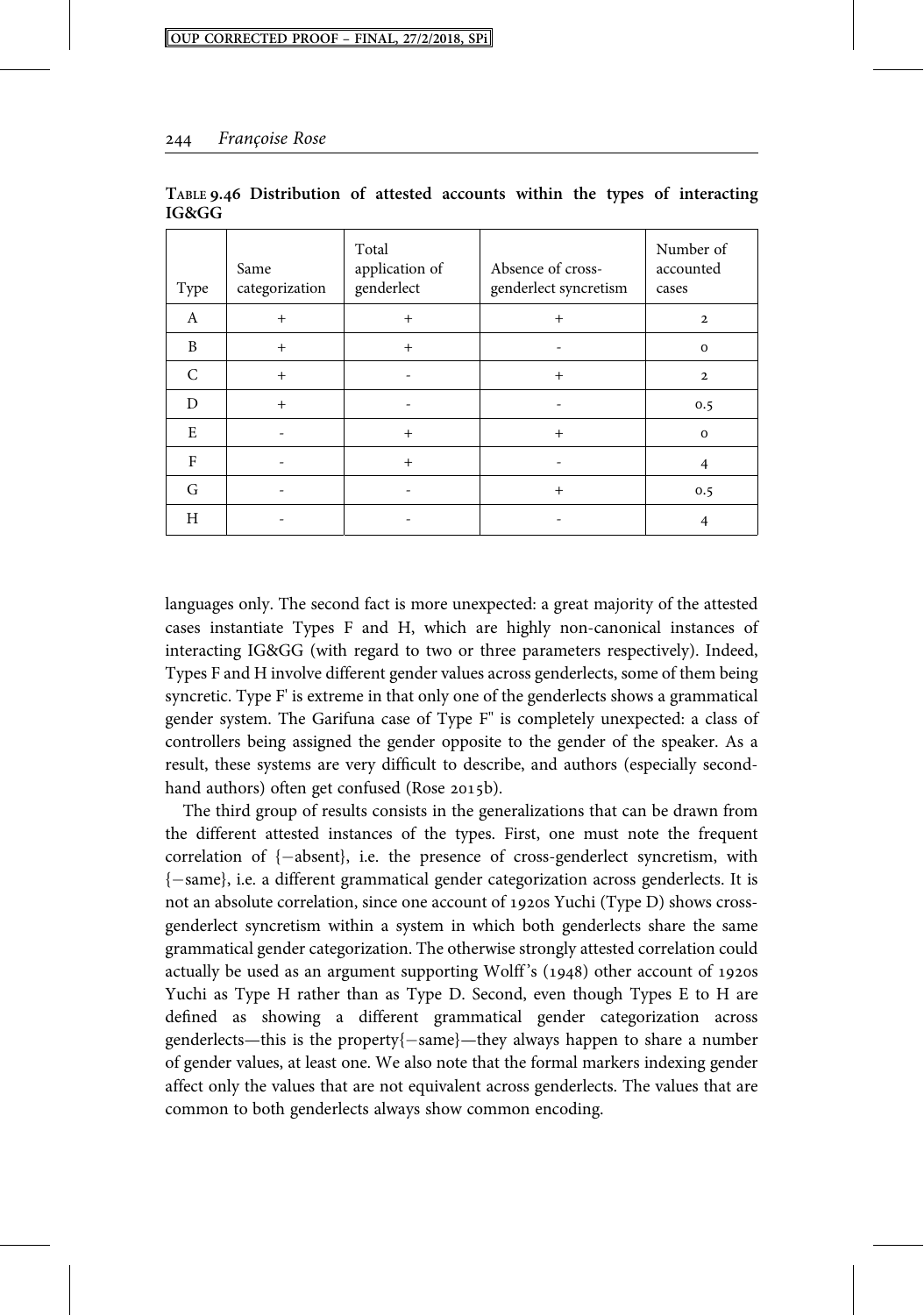It has been previously pointed out that genderlect distinctions are crosslinguistically often found in (pro)nominal agreement: pronominal paradigms and gender (including noun class) systems (Fleming 2012; Rose 2015b). The fourth result of this study is that it does not seem to be a mere coincidence that, within the (pro) nominal agreement systems, the genderlect distinction predominantly affects the human values, masculine and feminine, depending on the sex of the referents (the columns on the left within the tables). Five of the thirteen systems described in this chapter involve more grammatical gender values than just masculine and feminine. In four of these (Mojeño as in Table 9.16, 1990s Yuchi as in Table 9.18, Yanyuwa as in Table 9.37, and Texmelupa Zapotec as in Table  $9.42$ ),<sup>18</sup> the genderlect distinction chiefly affects values that are associated with human referents, while values for animal or inanimate referents are not affected. This suggests some kind of functional dependency between indexical and grammatical gender: indexical gender affects grammatical gender in the very same values it is based on, those related to human social gender. It can even be more specifically stated that in some languages, the grammatical gender values affected by the genderlect distinction are those comprising referents comparable to the speech act participants (singular but not plural in Mojeño; 'Yuchi' but not 'non-Yuchi' in Yuchi). This leads us to wonder whether the genderlect distinction could have been specifically innovated to make speaker- or addressee-related categories more marked.

The fifth and last result of this chapter is that most of the interacting IG & GG systems, canonical or not, result from innovations. Table 9.7 shows that several types of IG&GG interaction can be found within a language group: two Tupí-Guaraní languages (Kayabí and 1930s Kokama) are classified as Type A and Type F', respectively; two Arawak languages (Mojeño and Garifuna) are classified as C and F", respectively. In contrast, the three Oto-Manguean languages of the survey (Diuxi Mixtec, Guelavía Zapotec, and Texmelupa Zapotec) are all classified as Type H, even though their systems are not actually identical. An important point is that interacting IG&GG systems have never been reconstructed at family level anywhere. Some of the systems presented in this chapter are likely to be recent, as hinted by the fact that the grammatical gender systems are generally semantically transparent. Others, however, have existed for centuries now, as is the case for Mojeño (Rose 2013a, 2015a) and Chiquitano. The old interacting IG&GG system of Garifuna is highly endangered, the system presented here being used only rarely in traditional speech. This chapter suggests that most interacting IG&GG systems result from innovations.<sup>19</sup> This leads us to propose an explanation for the low frequency of canonical instances in

<sup>&</sup>lt;sup>18</sup> In the fifth language, Diuxi Mixtec, all values but the second person adult honorific are affected by the genderlect distinction (see Table 9.27).

 $19$  Only in Yanyuwa is the non-canonical interacting IG&GG system said to result from loss (of an earlier, supposedly more canonical interacting IG&GG system).